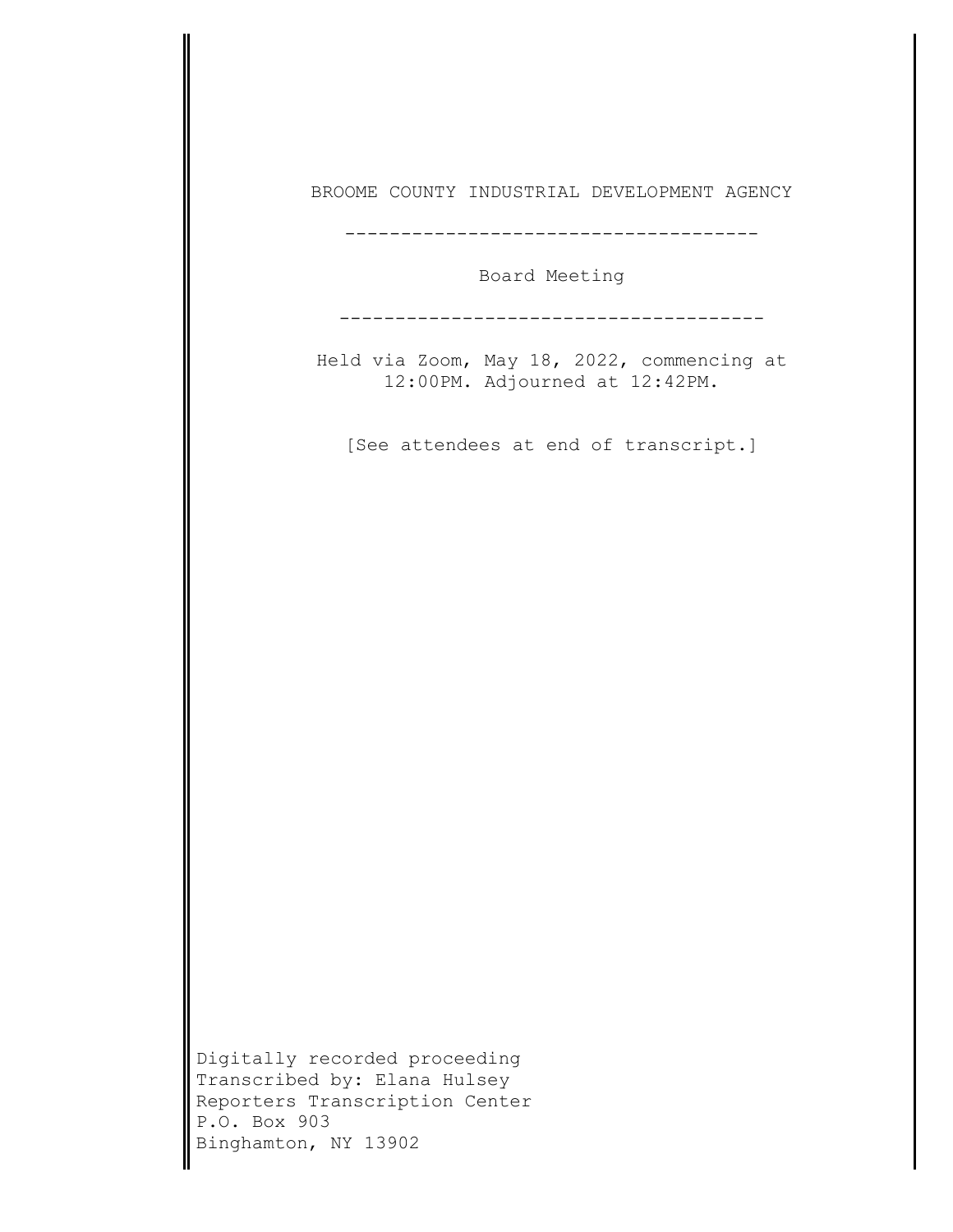CHAIRMAN BERNARDO: I'd like to call to order this meeting of the Broome County Industrial Development Agency of May 18, 2022. Looking for a motion relevant to the transcript of our March 16, 2022, Board Meeting.

MR. CROCKER: I so move.

CHAIRMAN BERNARDO: Thank you, Dan. Is there a second?

MR. PEDUTO: Jim.

 CHAIRMAN BERNARDO: Thank you, Jim. Any discussion? Let's have a vote. All those in favor say aye.

ALL: Aye.

 CHAIRMAN BERNARDO: Any opposed? Any abstentions? Thank you. We've come to the part of our agenda where we have our public comments section. Anybody wishing to speak on any matter concerning the Broome County IDA, please state your name and address for the record, and please limit your comments to five minutes. No takers. We'll close our public comments section. Executive Director's Report, Stacey?

 MS. DUNCAN: Yes. Good afternoon, everyone. It's nice to see so many of you in person. A few updates that I have, and then what I will try to be incorporating too is just some brief updates from staff each month just to give you an update on what they're working on.

 So, a few things. I had the good fortune to participate in two very positive events related to projects we've been involved with. The first was the UHS groundbreaking for their \$160 million Wilson campus renovation and reconstruction. That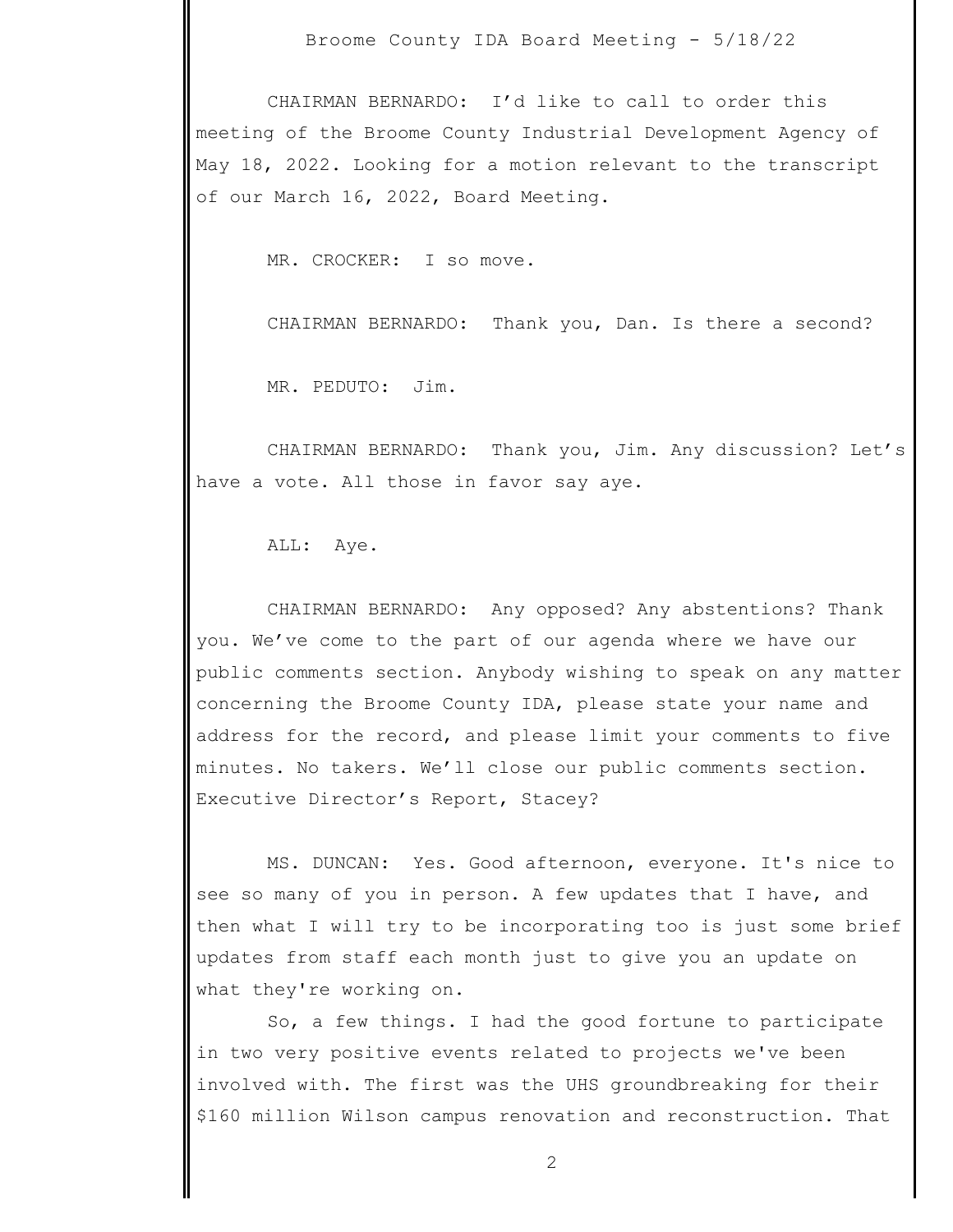took place a few weeks ago, and it was a great way to highlight the work, the service we can provide with our taxes and bond financing, so it was a great event. Then about a week later, I was able to participate in the Lourdes, the grand opening of the Lourdes Health and Wellness facility – Lourdes Pavilion as it's now called, and then if you recall that's a project we first supported with Spark Broome when the Matthews family purchased the former Sears building. If you've not been in it, it's a beautiful facility. It was a great culmination of a lot of years of work on building that.

 In addition, a few other things. We are going to return to our Community Breakfasts. We have not done that in person in a few years. We invite a number of our clients and community members to hear sort of our annual report to the community every year. We're planning that June 7th at the SUNY Broome Culinary & Event Center, downtown Binghamton, so we're looking forward to that. You should all have invitations in your folders, and we're mailing some out this week.

 A few other things, Brendan, Natalie, and myself will be heading to Cooperstown next week for the New York State Economic Development Council's annual meeting. That will be Wednesday to Friday morning. We do have I think, one marketing nomination in there for Excellence in Marketing of our site selection, site selection, yes, our digital advertising. Amy's going to get into a little bit on the performance, some of our digital advertising in a few.

 Related to projects, we were able to close with Kashou Enterprises on the reconstruction of the Greater Binghamton Sports Complex. We're happy to see that project moving forward after some unfortunate setbacks. One thing to make the Board aware of, related to Mountain Fresh Dairy and Joe can fill in the details, but the process for the litigation and foreclosure is coming to I guess a culmination with a foreclosure auction

3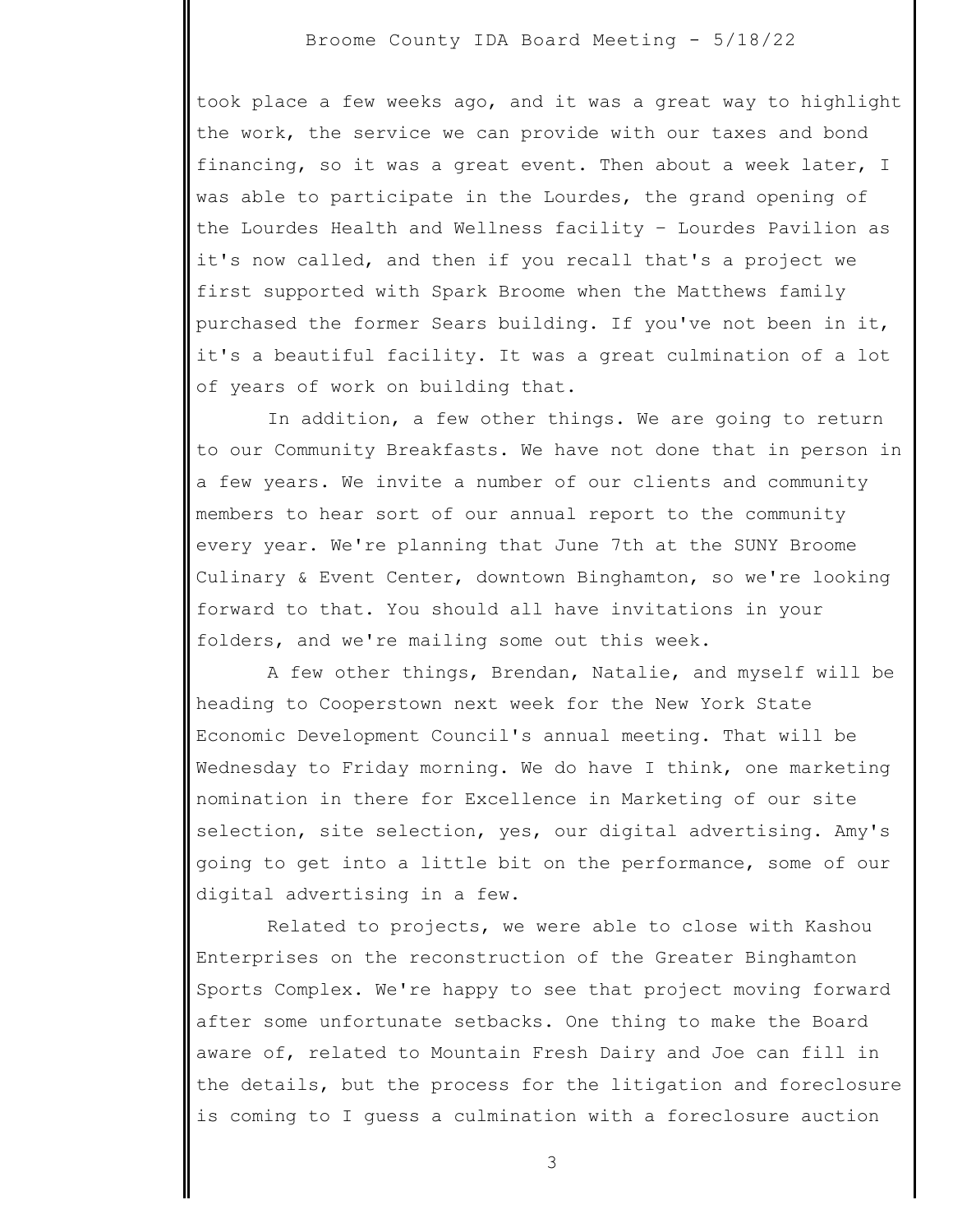on the property. That will happen on June 16th. A public notice was issued on May 19th. That will take place-

MR. MEAGHER: At the courthouse.

 MS. DUNCAN: At the courthouse, so there is, does exist the potential that we will own that facility following the foreclosure auction. I don't know if there's any other details we should add.

MR. MEAGHER: Do you want me to speak on the taxes?

MS. DUNCAN: Oh, yes. Please.

 MR. MEAGHER: Well, one thing we are going to have to do is pay the outstanding taxes. It's now a requirement of a foreclosing party that prior to or simultaneously you pay the outstanding taxes. I think they total about \$80,000.00. It's money we would get back from an eventual sale or it would be added into our bid at the foreclosure sale.

 We haven't heard anything from the owners of the property. We were in contact with them and with their lawyer for a couple of years during this whole process, but Gary Collison from my office has reached out to them, and there's been no response. The response before was, "We'll never let this go through to sale. We have too much invested in it." But do they want to put another couple hundred? Well, now it will now be close to three. With the taxes, do we want to put another three into it and own this thing? Who knows?

 I recall hearing one of the owners died, so part of the asset is owned by his estate so that certainly may change their appetite for acquiring the whole dairy.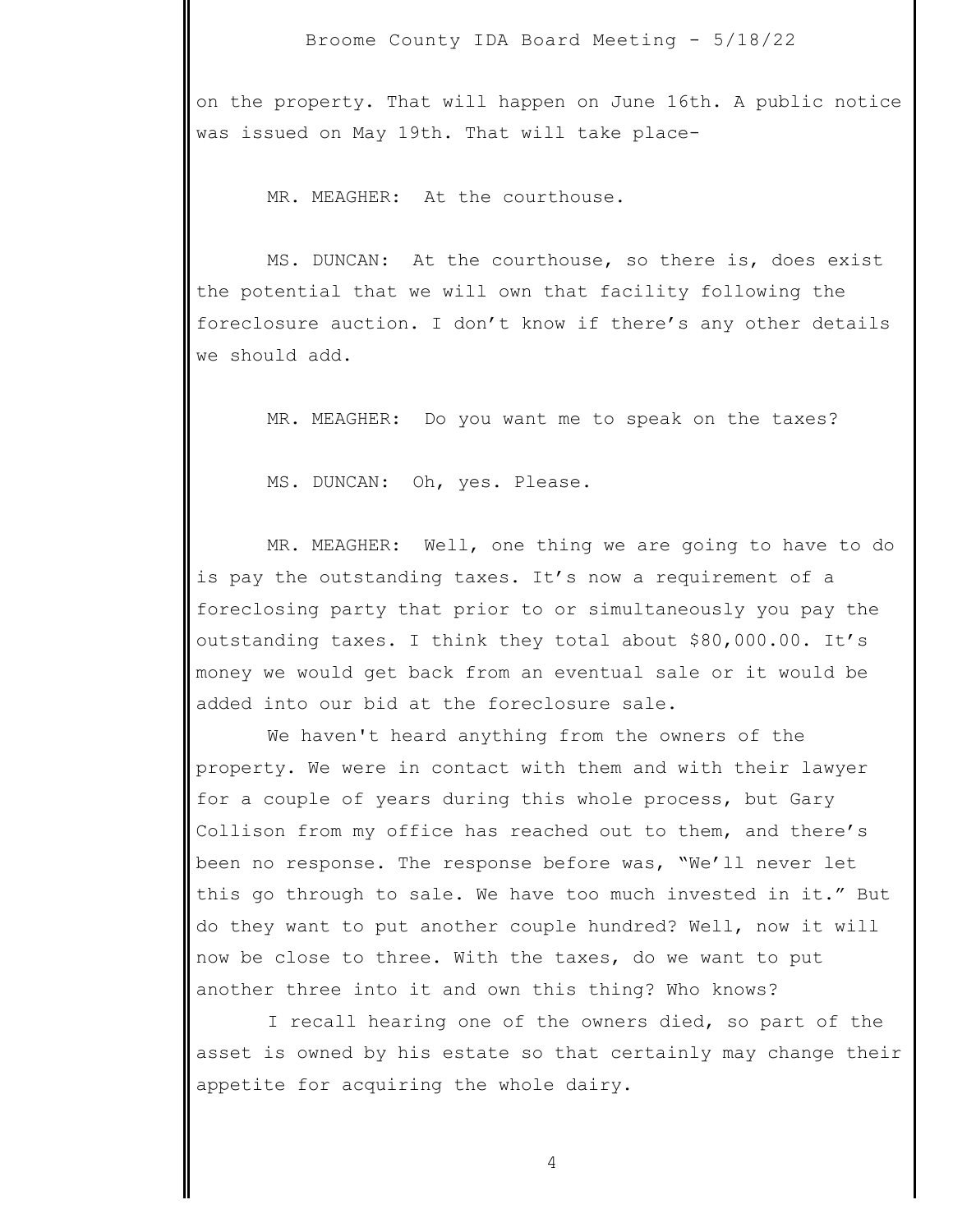MR. BUCCI: Who's doing the auction, the County or is it private?

MR. MEAGHER: We are.

MR. BUCCI: We're doing the auction?

MS. DUNCAN: Yeah. We're doing the auction.

 MR. BUCCI: Are we setting a minimum? Did we set a minimum?

 MR. MEAGHER: Our bid will essentially be everything that we're owed. We're entitled to bid in that amount, and then someone else will have to bid a dollar over.

MR. BUCCI: To get it. Because we don't really want it.

MR. MEAGHER: We don't really want it.

MR. BUCCI: We just want to get back what we're owed.

 MR. MEAGHER: In my experience, serious buyers who are interested in buying a used dairy facility, don't buy it on the courthouse steps because you have no due diligence. You have no guarantees. You really, it's a pig and a poke, and most often what happens, the bank – which we are in this case – bids it in for what they're owed. They end up owning it, and then they turn around and sell it in the market.

 People who are seriously interested in buying it go through the ordinary process of inspecting the property and doing whatever due diligence. It can happen where someone shows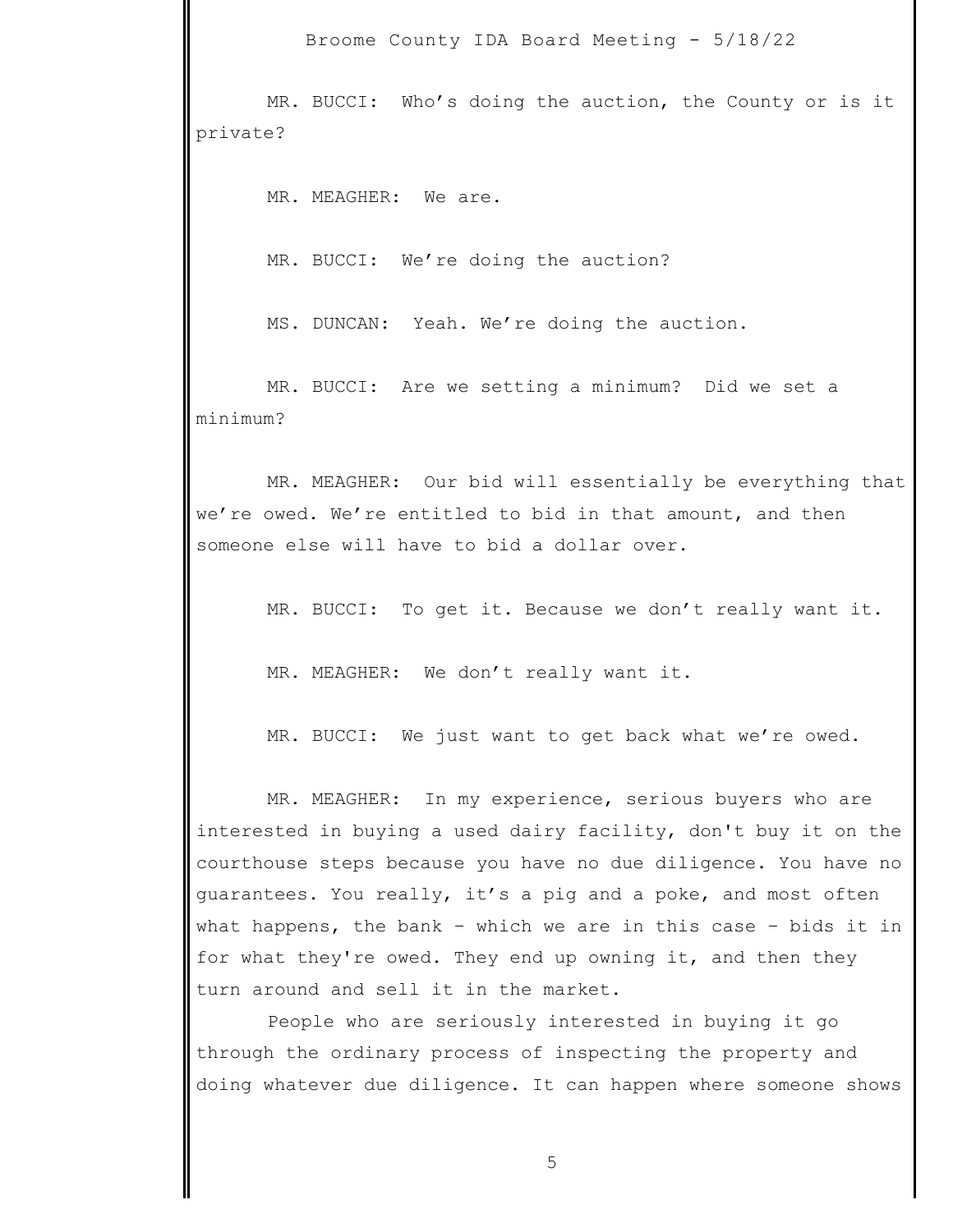up and they've got three hundred in cash, but we probably would have heard from that person.

 MR. BUCCI: So, what's the total amount owed with taxes and loans?

 MR. MEAGHER: Well, I would say it's probably around three hundred with the real estate taxes.

MR. BUCCI: \$300,000.00.

 MR. MIRABITO: Joe, does that include equipment and the contents and everything when you foreclose?

MR. MEAGHER: Everything.

 MS. DUNCAN: I think it's pretty close to being a turnkey operation as far as the investment that Mountain Fresh made on new equipment.

MR. BUCCI: That stuff was pretty new.

 MS. DUNCAN: It was brand new, and it had gone through the process with the state certification and all the necessary-

 MR. BUCCI: We could technically make money on this. We could get for \$300,000.00, we could sell it for-

MR. MEAGHER: \$2 million.

MR. BUCCI: So, we could consider it a bet. I'm an optimist. Somebody's going to buy it. Hey Joe, you have contacts with all these dairies and stuff.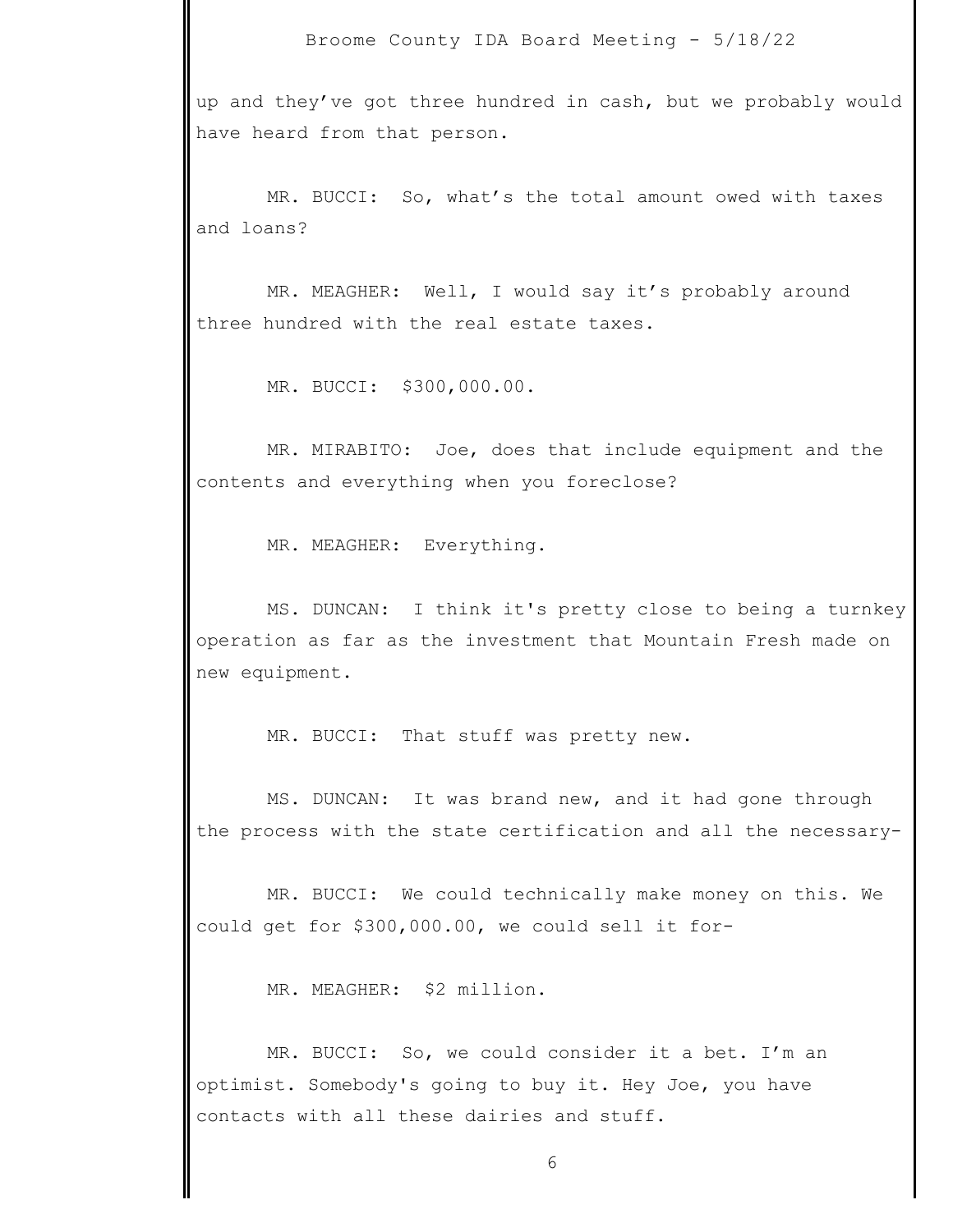MR. MIRABITO: I was just going to say, the reason I asked the question, Mayor, because you're spot on. The stainless steel in there is probably worth a lot more today than three or four years ago. You see what I'm saying? That's why I asked Joe, what happens if there's some contents and there's a lien on them? How does that get cleaned up? Do you have to pay the lien off?

 MR. MEAGHER: It depends actually on the type of equipment. If it's equipment that's attached to the building, which is what most of this is, but if you have a spare table or pump or something like that, in theory that might be outside of our lien, but the stuff that is actually affixed goes with the building.

 MR. BUCCI: Well as to Joe's question though, let's say hypothetically there's a freestanding piece of equipment, there's a lien on it, can we just say, "You take it. It's yours. We're not going to pay you for it"? Anything attached to the building.

 MR. MEAGHER: Any UCC filings, etc. would be subordinate to our lien.

 MR. MIRABITO: Those stainless-steel tanks have real value is what my thinking was.

 MR. BUCCI: And they're fairly new. They were hardly used. I think he just, he did process a little bit of milk in there I think. Initially he did.

MS. DUNCAN: Yeah, but not much.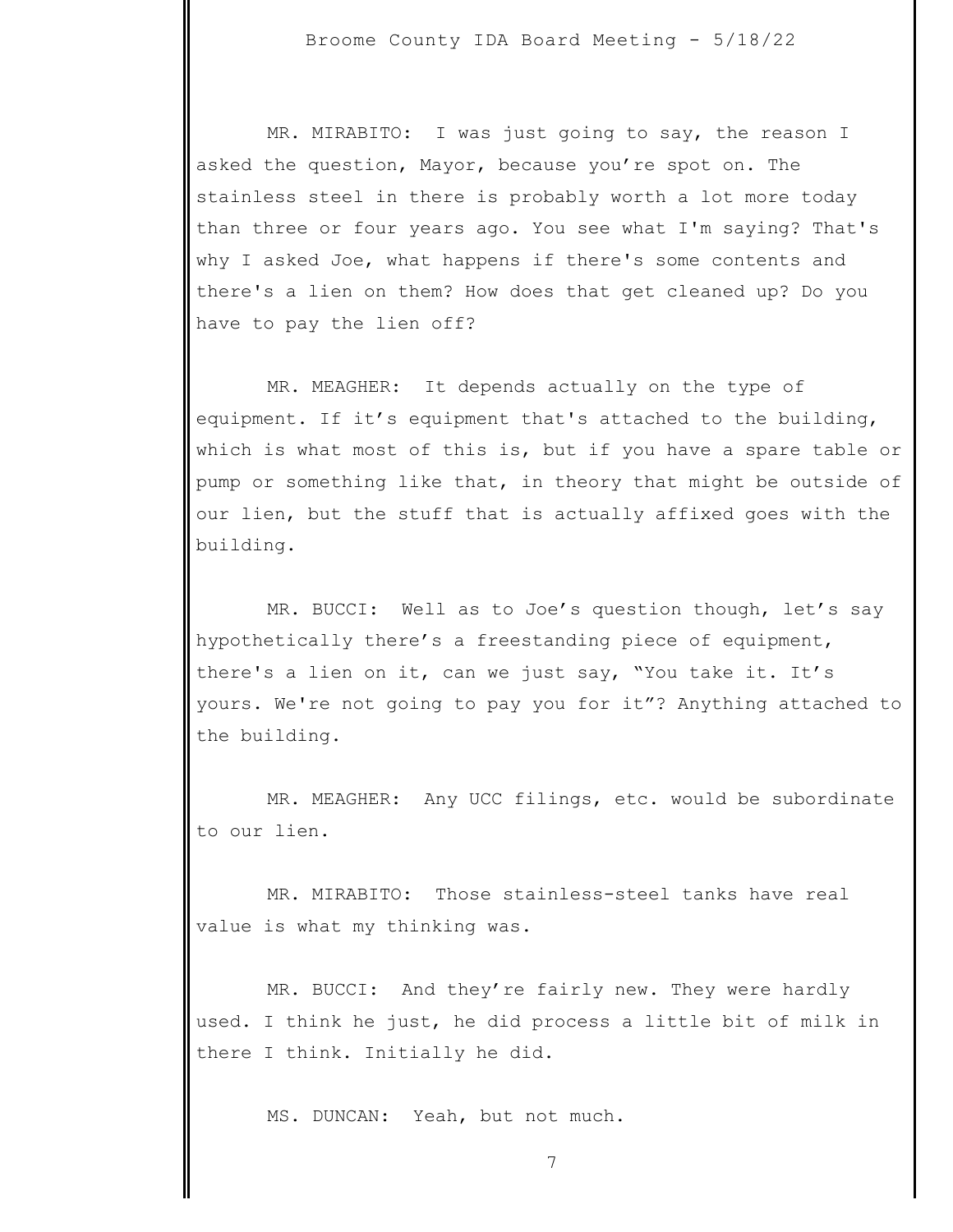MR. PEDUTO:  $right \text{row on all that equipment.}$ 

 MS. DUNCAN: We are in the process. There have been a few companies in that space that we've reached out to make them aware of public notice on the auction. One does aseptic milk, they do nut milk product out of the Buffalo area, and when I was at the IAMC Conference, which I'll talk about in just a moment, there's another bottling beverage company that I had the opportunity to meet. So, we are trying to get word out that this facility might be available for an appropriate user, but that's coming up. So I wanted to make sure the Board knew about that.

 I'll end my part with I was able for the first time to attend the IAMC, Industrial Asset Management Council, Spring Forum down in Florida at the end of April, early part of May. It's the first time I think Binghamton has had a presence in a number of years. I was part of Team New York, which included our state association New York State Economic Development Council, representatives from Fulton County IDA, Greater Rochester Enterprise, National Grid was there, as well as a few others representing New York, so it was a tremendous event.

 It is a hard group to get into. We're on a waiting list for membership because what they try to do is a third, a third, and a third. So, they'll have a third of their membership be economic development organizations, a third be service organizations – engineering, site selection, client reps - and a third corporate members. We were able to get in front of a lot of logistics and distribution companies to talk about the Binghamton area.

 It's fascinating what's happening in industrial real estate right now. The vacancy rate is so low. So, it will help inform our direction with a lot of site inventory and land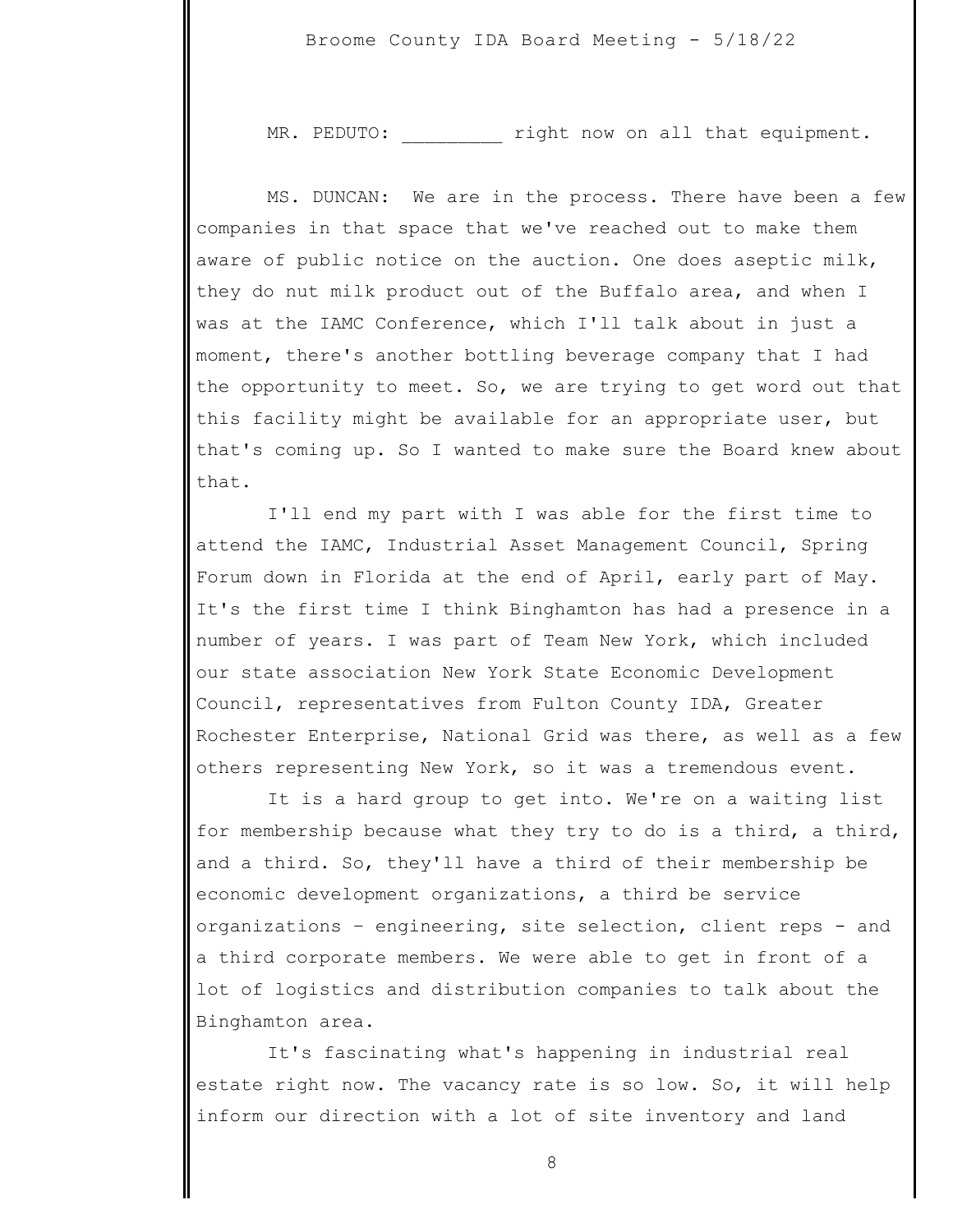development initiatives in the year ahead. Especially with the State's \$200 million ShovelReady fund that we're watching and waiting for the application process to open. But as well, even things, met a company who is working with shipping containers. They're being docked with nowhere to go, so this company does inventory management and tries to move product just for a temporary period of time.

 It's a fascinating sector right now, but it was very worthwhile and we're reaching out to a list of contacts and we're reaching out to them to talk about Broome. So, with that, I did want to just have Brendan and Amy give two quick updates. We're going to start with Brendan to do the CDBG Grant program that we're involved with. Brendan?

 MR. O'BRYAN: Thank you, everybody. To give a little background, we partnered with Broome County last summer to apply for a CDBG Coronavirus Relief Grant for small businesses. This would be a \$1 million grant, with \$50,000.00 coming to us for administration and the rest, \$950,000.00, being dispersed to businesses who are applicable for the grant. There could be a minimum of up to 19 grants awarded. These businesses have to qualify based on showing loss over the pandemic time period. Very minimal losses, a 1% loss, so it's very minimal.

 They have to have 25 or less employees, and they have to have a certain number of those employees be at or below the median income of the county. So, since then we've received 44 inquiries and received formal applications from about 28 since then. We have 23 completed applications, and the reason why there's a big discrepancy between inquiries and applications received is there's a lot of paperwork involved in the process and a lot of the businesses once they see brovide and how much that can be they've dropped off since then. Now comes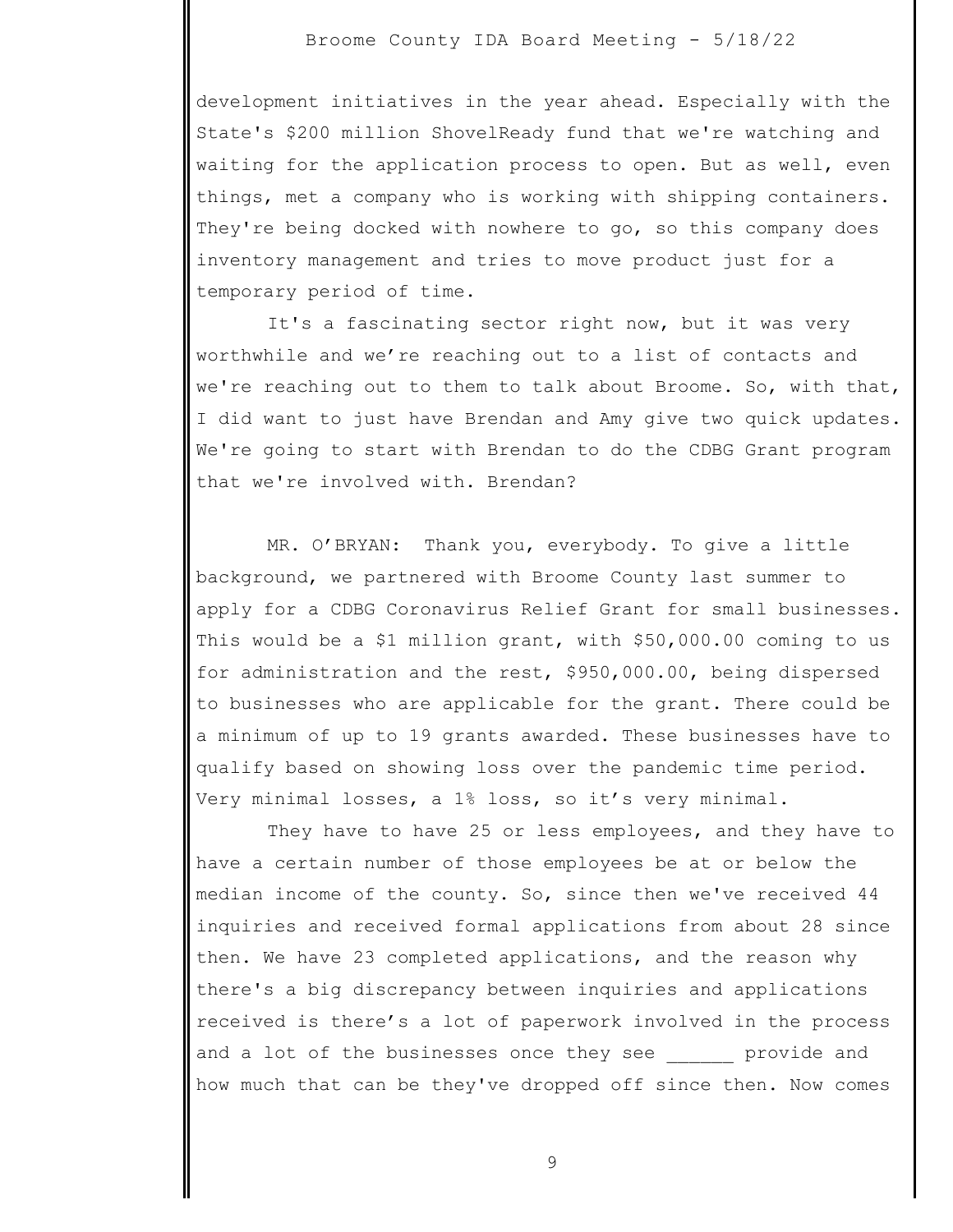the next difficult process is that we've only submitted one application as of today.

 And this is in the process of, our general thinking of it is that we want to get one application fully completed, fully ready, perfect for the eyes of the state, while we sit on these other ones and get them up to speed at the same time, so that when they say go with that application - we're good to go with that one - we can then submit the rest of them and be thinking that it should be a simplified process going forward from there. We've had some issues with getting that one application up to what New York State wants.

 We fulfilled everything they wanted as of March/ February time, but they've kind of changed their minds three or four times in how they want it. We're talking just logistically speaking, what documents they want where. They currently have everything they need to approve that one application, but they want it in five PDFs instead of two. It just has to be parsed out and just collated in the way that they want. So we're waiting on, we just completed the last round of edits and submitted that, so we're hoping that we hear back this week that this looks good and can be formally submitted, and then we can do the backlog of 15-plus that we want to get approved.

 We currently have more completed applications than what we have funding available for. And probably a couple of those won't get approved, so we do have ones ready and waiting to go in the case that we don't get everybody approved. So, we're hoping that we can get those started in the process over the next couple and get them through, and then checks back in the hands of businesses.

 MS. DUNCAN: Brendan and Natalie and our intern Nick Grigoris, who couldn't be at this meeting, have done a tremendous amount of work and a great job in preparing them. I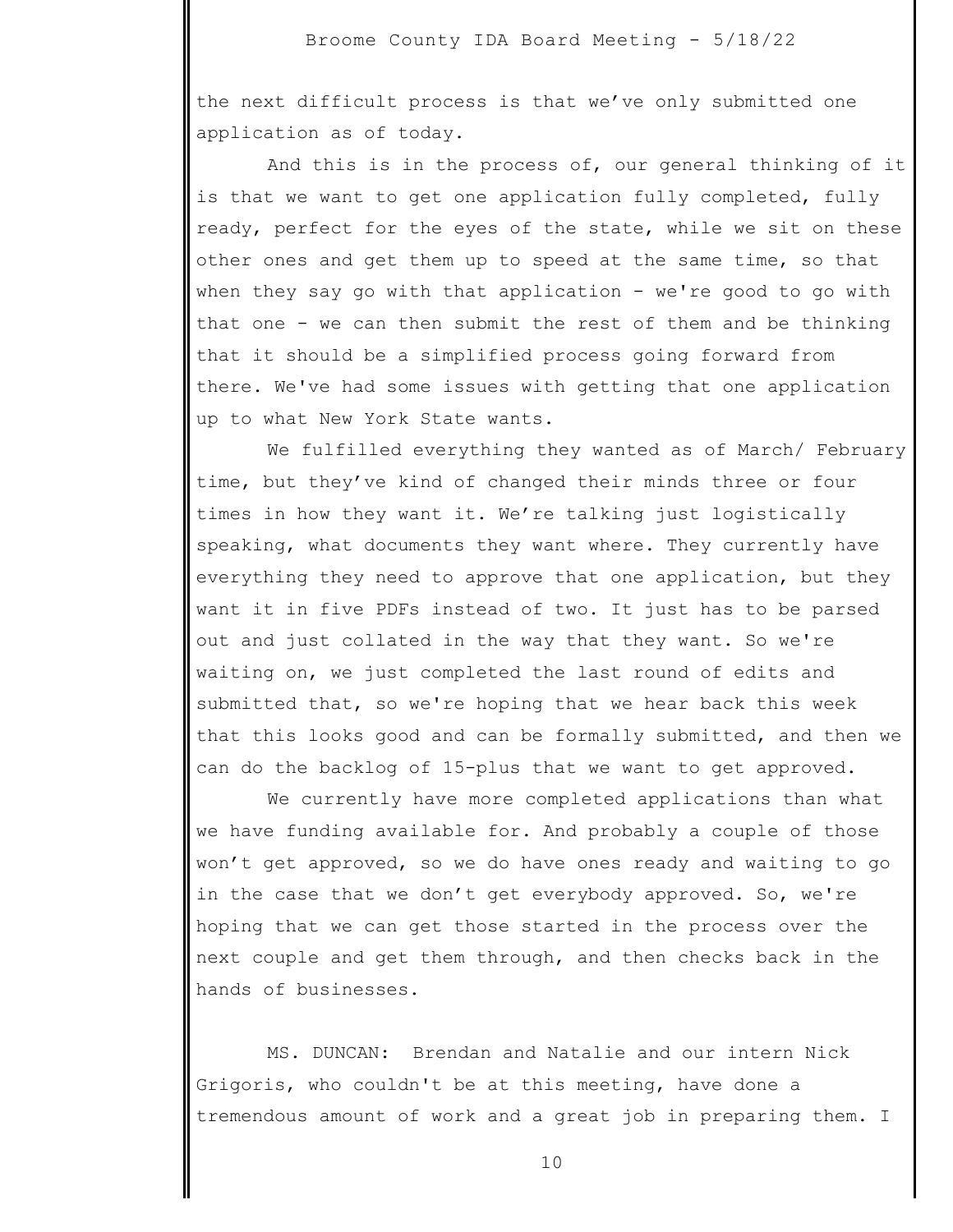don't know if the word is stylistic or presentation, but the content is there. It's just the way they want it just keeps changing, so we're working with them and we think, we're hopefully getting there to get these grants out the door.

 MR. BUCCI: What was the dollar amount again that's available to us?

MR. O'BRYAN: \$50,000.00.

 MR. BUCCI: So, the business fills out an application and then what do you guys do? Kind of help them massage it, for lack of a better word, and get it ready? Making it fit the guidelines that you just outlined for the state?

 MR. O'BRYAN: Yeah. There are a lot of documents that are quite confusing that the state requires. We have that expertise and knowledge on how to fill it out. We help them through the process. Sometimes they submit payroll documentation that is just a QuickBooks documentation, rather than them wanting to see the actual company-provided payroll documents, and just making sure that they're matching parts.

 MS. DUNCAN: Sort of like a concierge service, for lack of a better word. So, we're getting there. The good news is once we get this process and protocol down how they want it presented, we've got the applications completed and ready to go.

 CHAIRMAN BERNARDO: So, who do you deal with at the State? Is it HCR?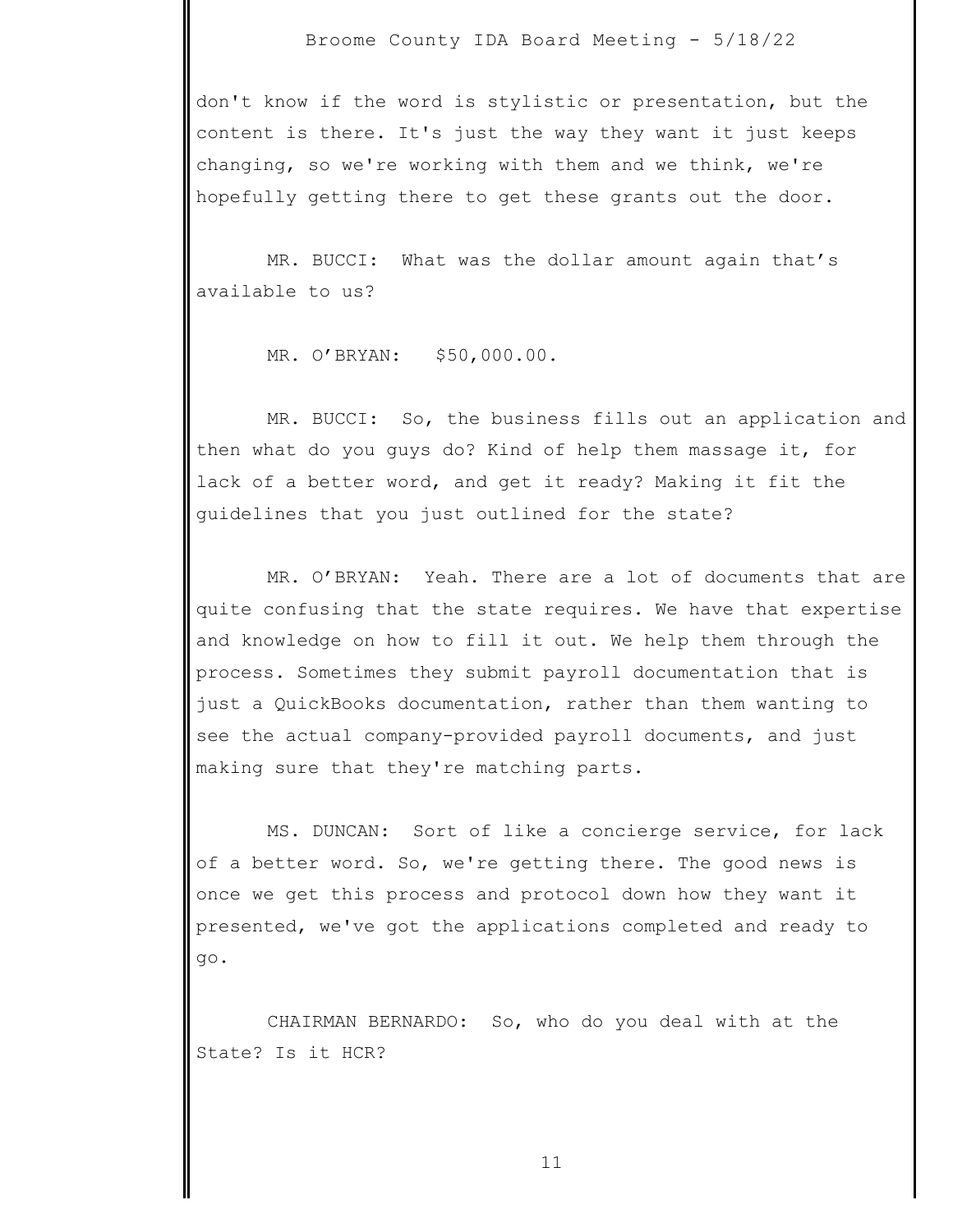MR. O'BRYAN: It's OCR, so it's a little bit different than HCR, but I think that's the main sticking point is that are used to one type of application, and this is completely different than what they're used to. And they're trying to put this bucket into the same hole, the square peg into the circle hole, and it's hard to fit.

MS. DUNCAN: It's just taking a while.

 CHAIRMAN BERNARDO: Is the County involved in any way in terms of review?

 MR. O'BRYAN: Yes. Throughout this whole process, I have Dropbox where we submit documents back and forth, and they review it, they look at it. And how the process will be working is that as soon as the State gives us an okay, we'll invoice the County and the County will issue a check to us and then we will be paying out .

 CHAIRMAN BERNARDO: Got it. The only thing they exclude is sole proprietorships, right?

 MR. O'BRYAN: No, we have been able to make those fit too. The reason why is the sole proprietor is on the New York State Form 45, showing them as kind of like a paid employee, and if there's still one employee under that median income limit, we can make it fit. We have two or three sole proprietors on the list that have applied.

 MS. DUNCAN: Nonprofits are excluded. We cannot do nonprofits.

MR. O'BRYAN: That's pretty much the only exclusion.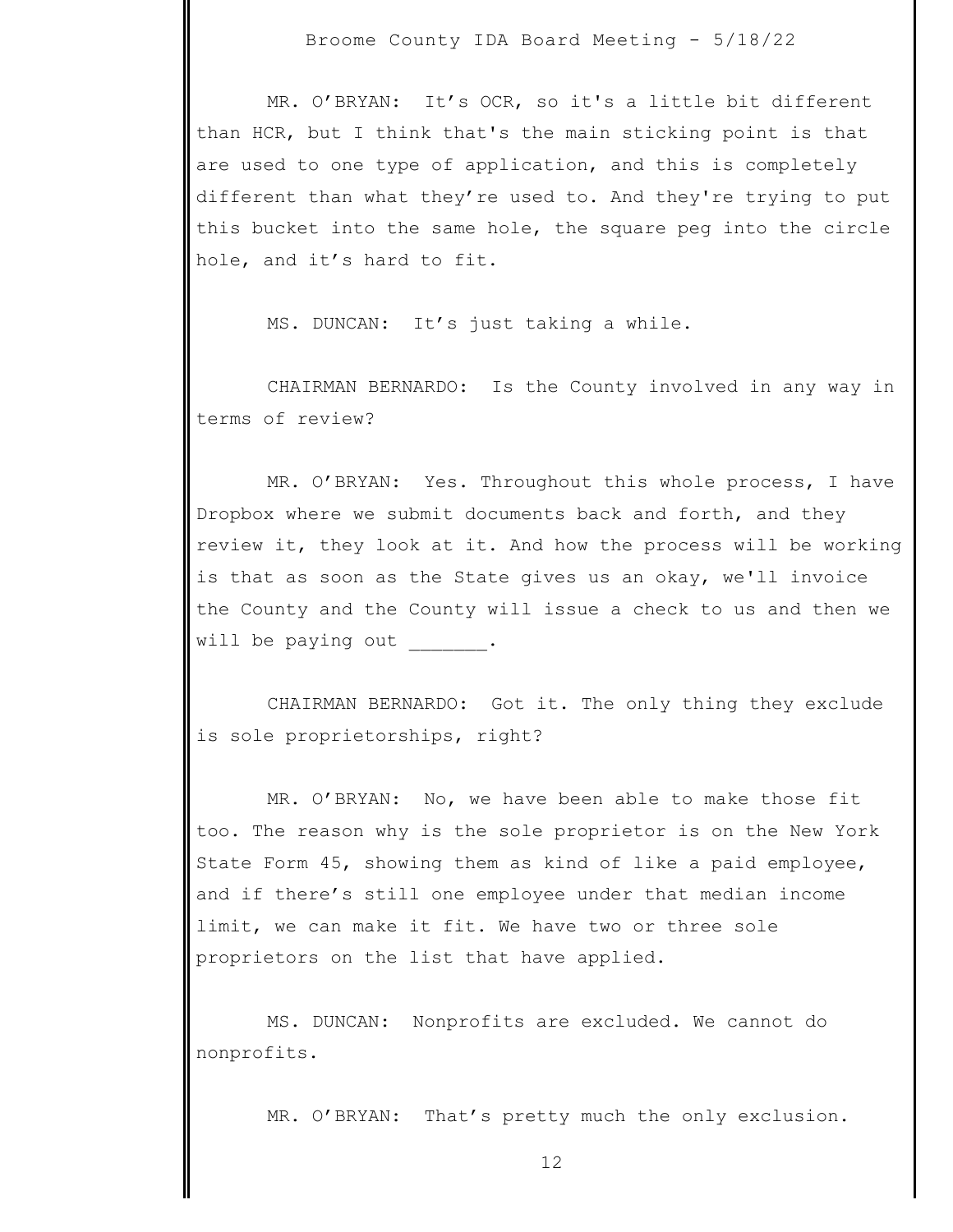MS. DUNCAN: Yeah. Then what we do try to do is give you a quarterly update on a number of our marketing and business development initiatives, so I'm going to have Amy give just a quick overview. You have a report in your folder. So, Amy, go ahead.

 MS. WILLIAMSON: Sure. I'm not going to go through all the data with you. I'm sure that everybody here finds it just as riveting as I do, so I'll keep it nice and brief. This quarter we only advertised for February and March, instead of January, February, and March. That was just because - and we'll get to this in a little bit - some of our creative for our advertising just wasn't performing well. That's pretty typical within the space. We run creative, on average, anywhere from about three to nine months.

 It's kind of very fickle to market. It depends on what people like to see and what people don't like to see. One month, one ad can do great for a full nine months. One ad can fail after two. So, we worked all of January with our advertising placement team Riger, as well as our creative team Hue, to come up with a series of some new ads and they are performing well above normal, probably some of the best data that we've seen in a while. We've got our typical targeted-site creatives, both of those are performing double the industry standard.

 Something you'll also notice on this report is there is no formal Broome Is Good advertising. At this point in time, we just decided to put a pause on those advertising dollars as Broome Is Good is going to play a larger role in the [inaudible] marketing effort that will come out at the end of this year. We're currently working with ABC Creative, who's based out of Syracuse, but they also have an office actually

13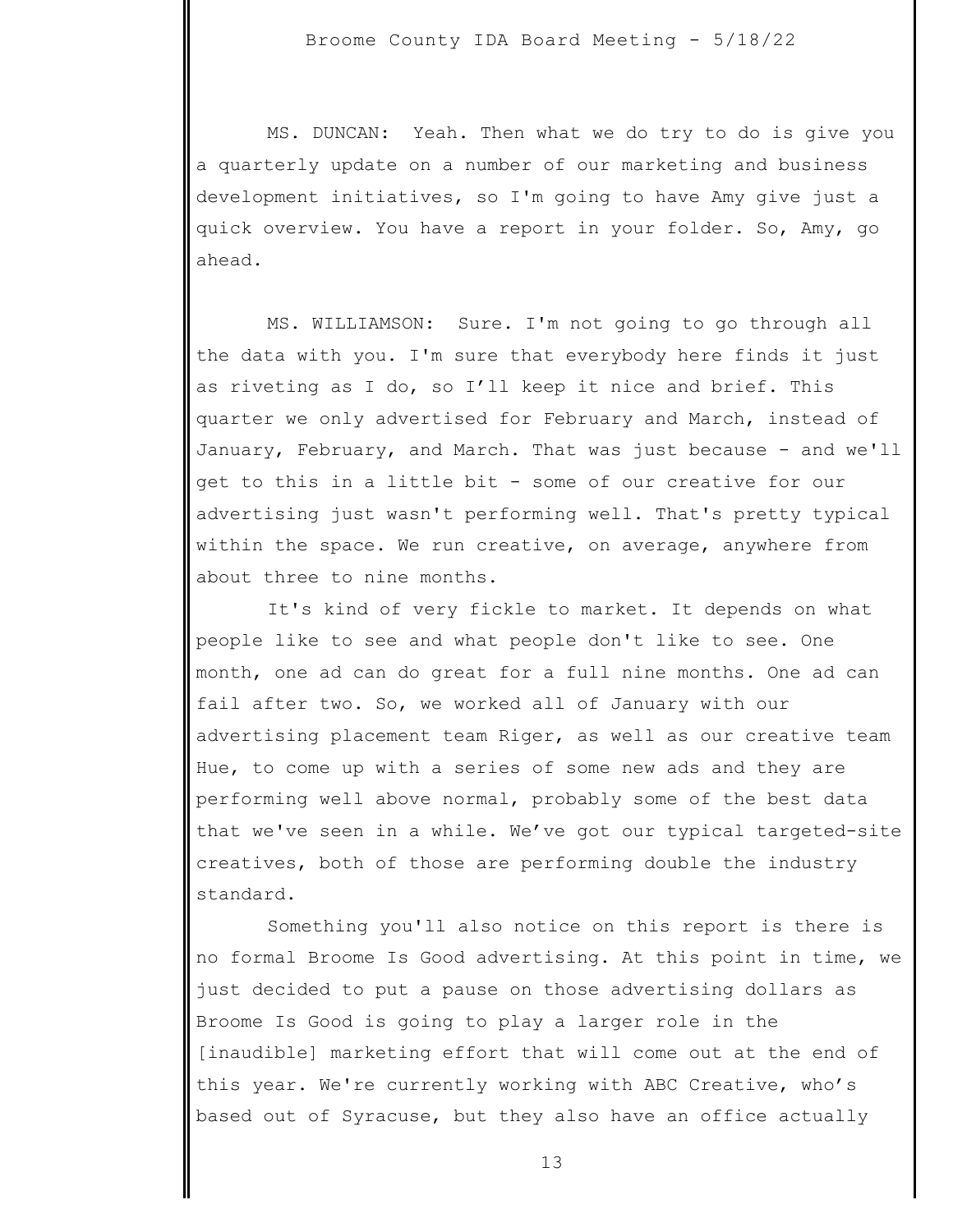right down the hall - and they've been helping us come up with some new concepts on how to kind of more seamlessly market the three organizations in our program.

 If you go to the LinkedIn data, that's the best example that I have of immediate growth, switching out that creative that we talked about. So, in September 2021, by that point, we were running a site selection ad. It was kind of looked similar to the targeted display that's also in your packet, the one that has the map. Not a lot of words, not too wordy. We worked with Riger, and they said, "It's been up for a few months now and when you're advertising especially as we do – we target by profession and industry - eventually you're going to be getting the same pool of people after a while, not right away, but eventually.

 If it's not as engaging an ad, people are going to say, "Oh, I've seen this before," and they're going to scroll right by. So, they'll still be counted in those impressions and the reach. They'll still be counted as people that we did reach, but since they didn't interact with the ad, click through, or come to our website to see our services, that's why that clickthrough rate was just truly dismal in September. It was .01%. The average click-through rate for LinkedIn campaigns is .29%, and as you can see, just in the two months – and it really only ran for half of February - we have click-through rates of .47% and .56% already, well above the industry standard and our highest record with our LinkedIn advertising campaign.

 MS. DUNCAN: Yeah, and you can kind of see, we trying to. The nice thing about doing this is we can check in quickly and see how performance is and make adjustments. You can see the difference between the top and the bottom of Page 2 in your packet. Just changing up the look of something can really dramatically - I think subconsciously you see it all the time,

14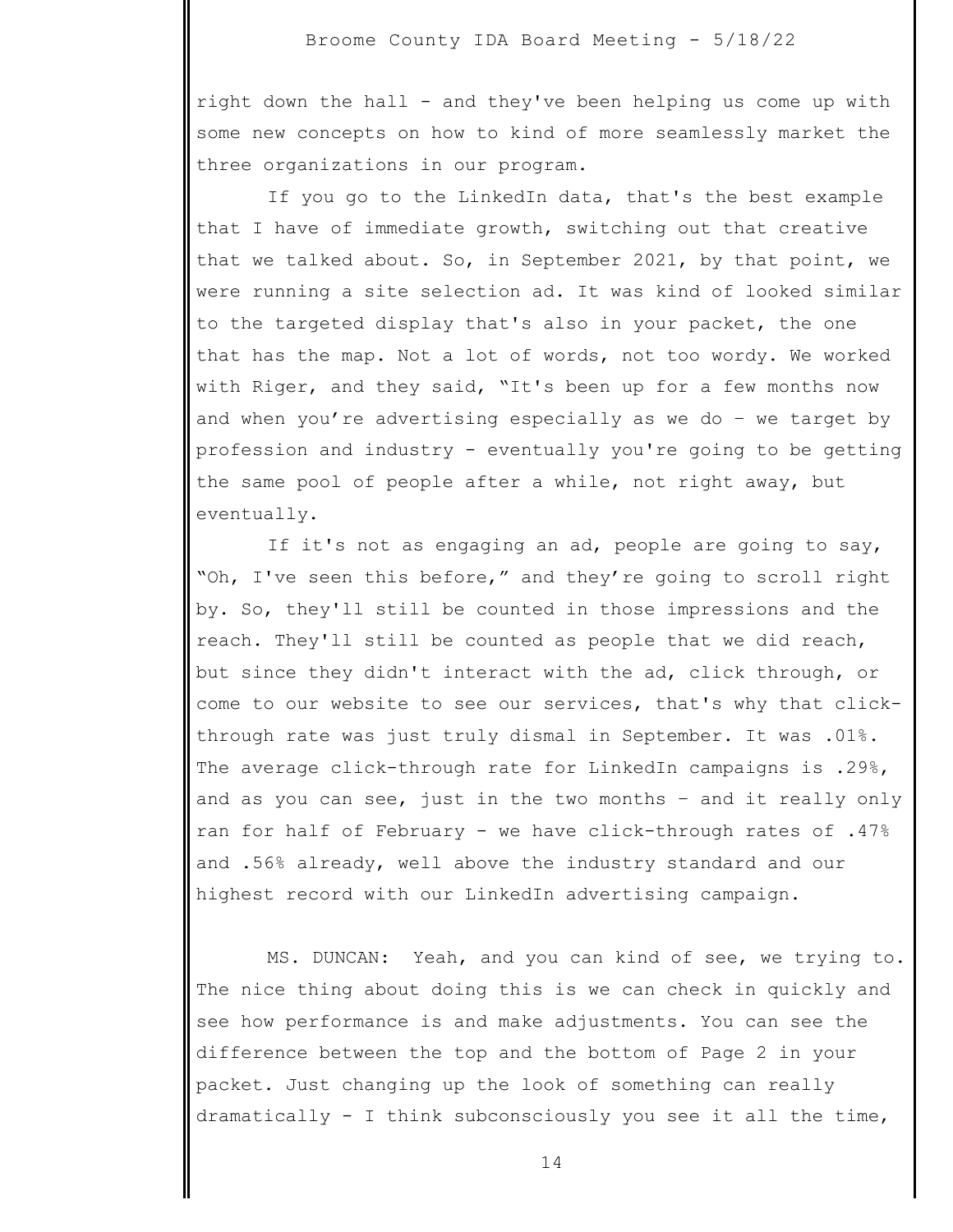so you don't think to click - even just changing a little feature.

 MS. WILLIAMSON: Yeah, and everyone loves the As Easy As Pie is a more fun ad. We have a lot of black and white. It's definitely just a little bit different than we usually do. Then the next page really just has the in-depth numbers for each of our campaigns. Like I said, our target displays are performing… I think actually everything is performing above average, yeah. And our SEM as well truly has jumped. Previously, we were looking at an SEM rate of about 3% click-through. Now we're at 13% and 12%, which is incredible because industry standard is 1.91%. So, we're definitely getting a lot of advertising and website traffic through our search ads.

 Finally, it's just our Google analytics. I didn't include comparison data for Broome Is Good since we didn't run formal marketing. It would be kind of a joke to look at since we're not having that formal marketing pushing folks to our website. We're not having as many visitors, but we're still averaging about 2,000 a quarter, which is pretty good.

 And our social pages, which is where we do most of our organic outreach for Broome Is Good, those are still increasing. All of our following counters have increased this quarter. And so that's really that. And then my favorite thing to do as always, Coffeeville is still our number one and Ashburn has now made the list. Ashburn is number two.

MS. DUNCAN: Where's that?

MS. WILLIAMSON: Somewhere in New York isn't it?

MS. DUNCAN: We'll look it up.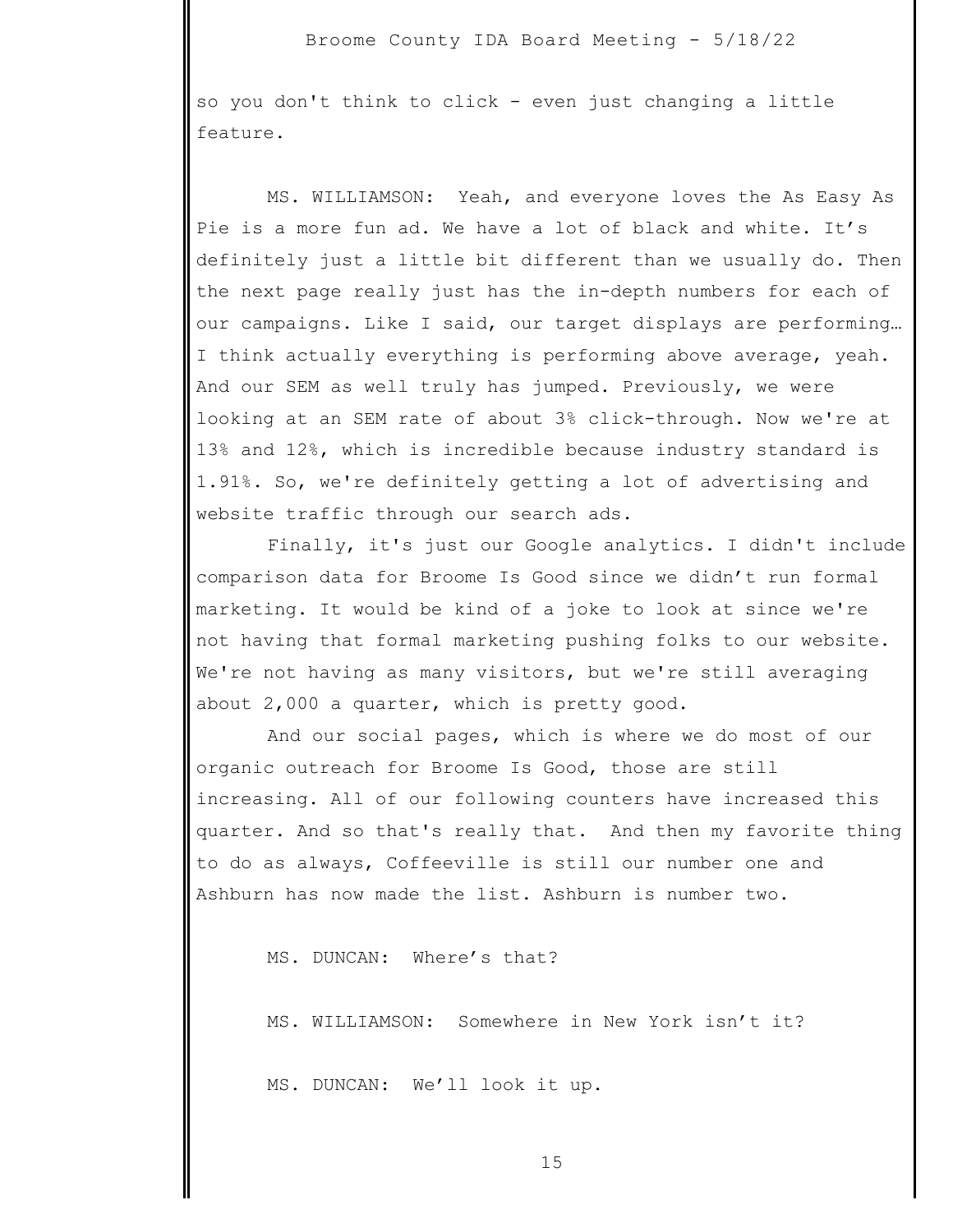MR. BUCCI: What's the name again?

MS. WILLIAMSON: Ashburn.

MR. BUCCI: Ashburn?

 MS. WILLIAMSON: Georgia. It was in Georgia, so the South seems to like us.

 MS. DUNCAN: I know, right? We'll be focusing a lot of these ads as mentioned moving forward. We're focusing a lot on site selection right now and promoting our real estate assets in the region just because we know the demand, especially in industrial and manufacturing.

 MS. WILLIAMSON: Absolutely. One other thing that I didn't put in this report, but I've talked about in previous reports, we are involved in a lot more collaborative grant efforts, typically as to lead marketing with our communications partner. So, the way that works is we'll put the dollars up front and it'll be reimbursed to us. I've included some of the collaborative marketing results as well that we've done and all of them have done exceptionally well, only with a couple hundred dollars behind each post.

 MR. BUCCI: Now tracking these generally, are you getting inquiries, calls here based on the advertising?

MS. DUNCAN: The conversion can be trickier to manage.

 MS. WILLIAMSON: Yeah. Conversion is a little harder to manage, especially with the services that we provide. So, we're able to track for our website data, for example, how folks get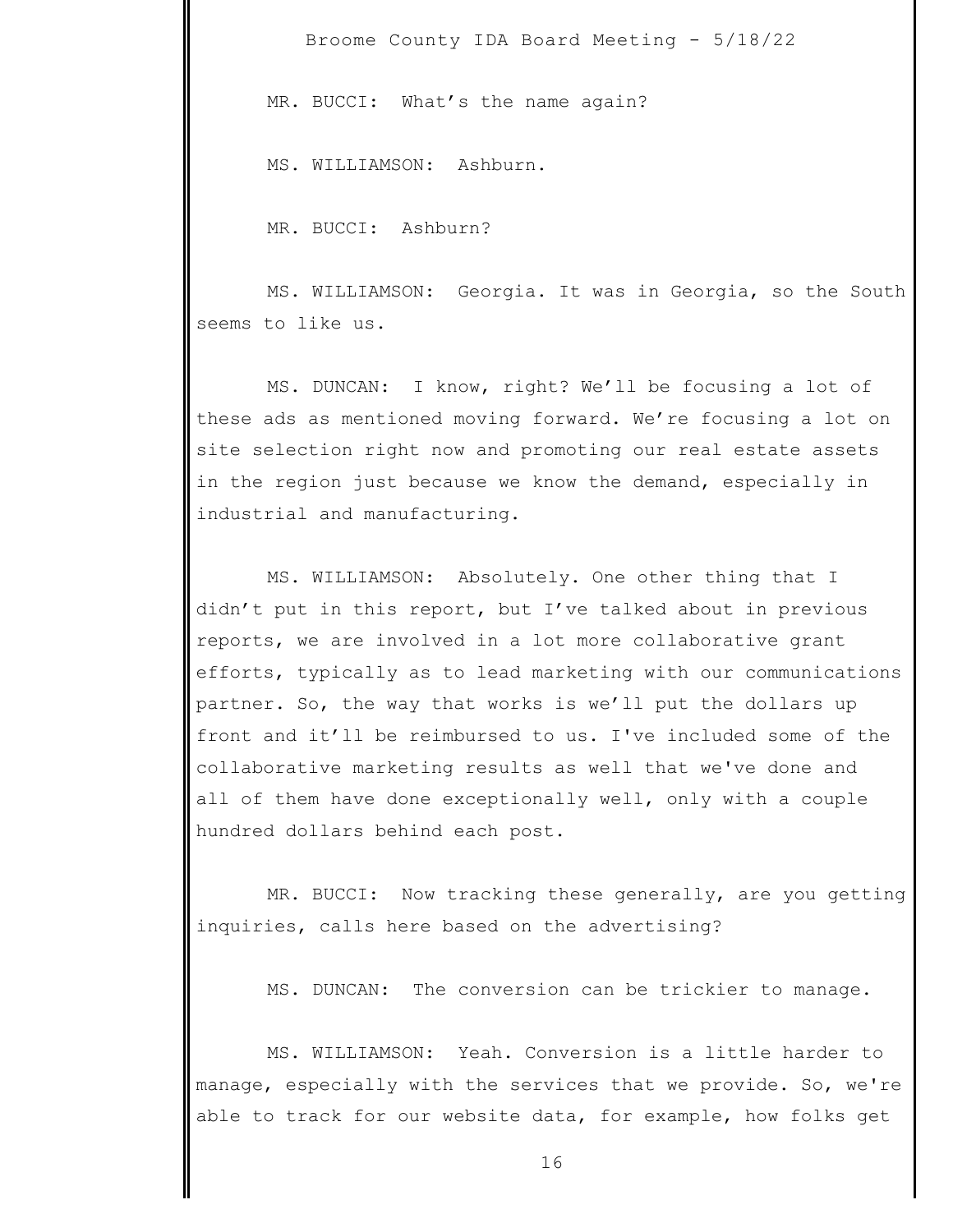to our website, but for example, with calls somebody would just have to say.

MS. DUNCAN: We ask, yeah.

 MS. WILLIAMSON: Our website data - and I can print it out if you're ever interested – is more in depth than goes into the reports. It breaks out the mediums and channels by which someone came. So, it'll say this targeted display ad was put on Facebook, it'll show that they clicked through this ad and it came from Facebook, or it'll show you this is a search engine marketing person. You can find how these people found your website, and you can also - it's very creepy – go in and you can follow and see what exactly they did on the site.

MS. DUNCAN: How much time they spent, everything.

 MS. WILLIAMSON: You can see exactly what they clicked on the website. Even if it's not a link, there's a click map. So, if you just click on a random, this blank spot, I can see that you clicked there. It gets really in depth. That's kind of the best that we can track, but conversion metrics especially get a little bit trickier since we're not necessarily selling things.

 Google doesn't have, unfortunately, a function yet to have non-traditional conversion metrics like we do, like making an appointment with us or downloading one of our brochures. We are able to pull that information on our own, but Google doesn't generate it as a conversion factor like they would if we were an ecommerce store.

 MR. BUCCI: Well, I think the first job, the biggest hurdle, is getting people to look, so that's the important thing. If that's increasing, that's a good thing.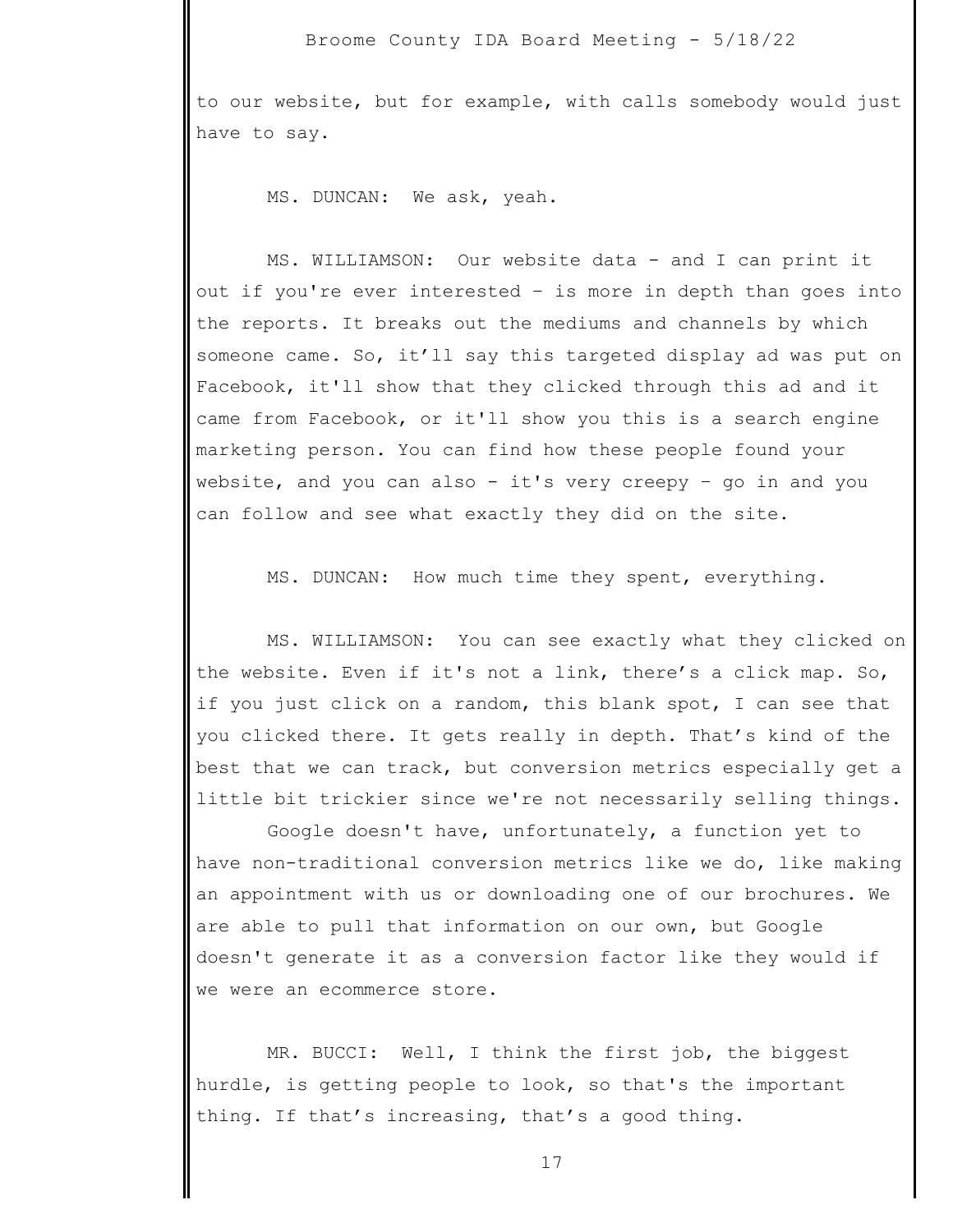MS. WILLIAMSON: Yeah. And we're reaching I think, easily across all of our ads at least 150,000 folks, so it's pretty impressive.

CHAIRMAN BERNARDO: Keep it up. Thank you.

MS. DUNCAN: I think that's all I have.

 CHAIRMAN BERNARDO: I trust everyone has had a chance to review the Internal Financial Reports for March and April. Thank you, Theresa. Any questions for Teresa on those reports? In addition, I take it everybody's looked at the Loan Activity Reports. Any questions for Natalie on that? Natalie also issued the Annual Report on bonds, PILOTS, and all that. Any questions for Natalie on that? There were two entities that had some trouble attributed to COVID. I think your recommendation is to leave them alone for another year, until the end of this year, right?

 MS. ABBADESSA: Well, they have three years to create the jobs. After the three years, we still track it, but it doesn't count anymore towards it, so if they lose some or gain some, it doesn't count towards that loan. So, because this is the end of the third year, the Board can take specific action.

 CHAIRMAN BERNARDO: Given the pandemic and the troubles they faced, is there any input here from the Board?

 MR. PEDUTO: If we gave them, for the lack of anything else here, a pass here, it would come back and revisit it next year? It's just a complete waiver.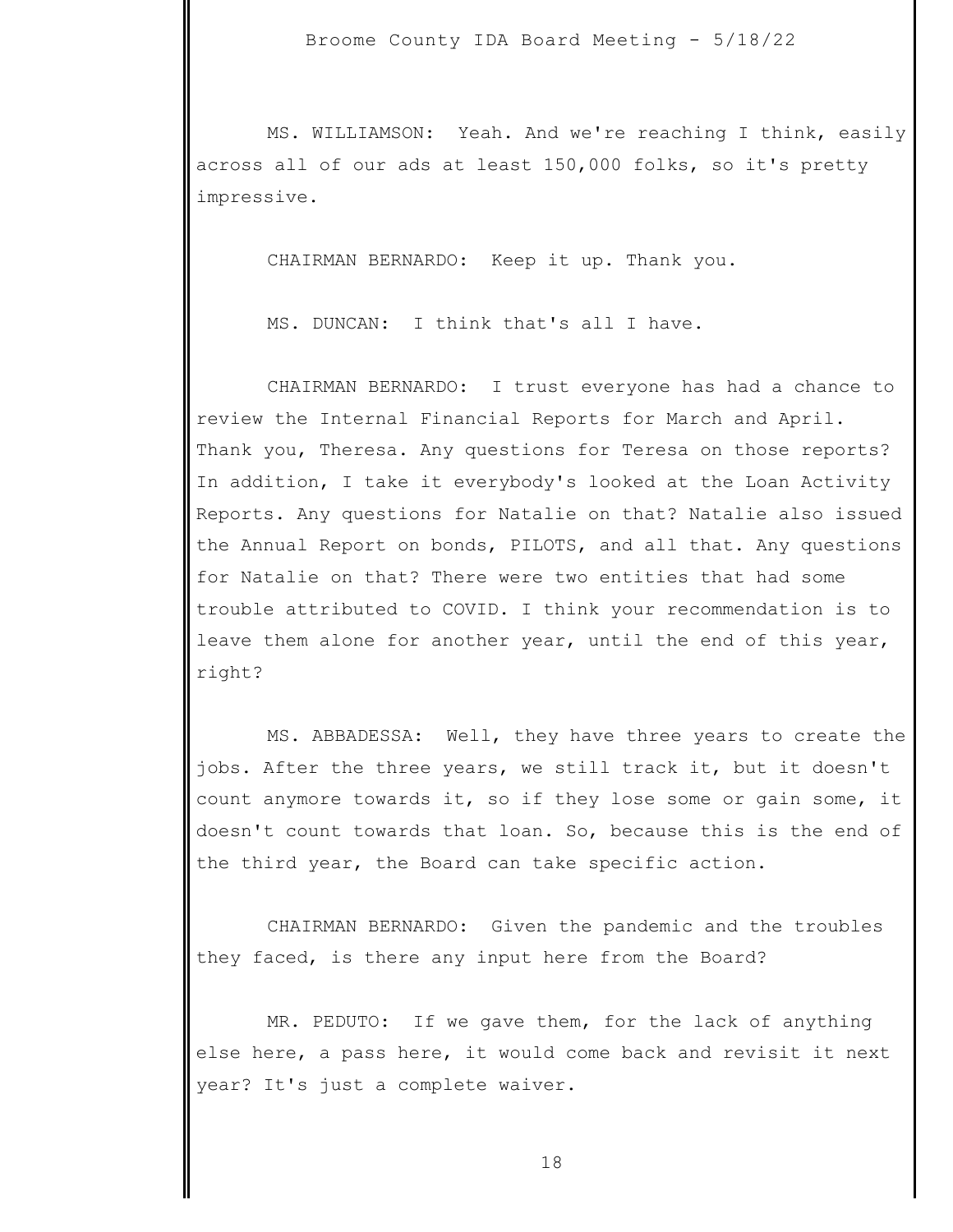MS. DUNCAN: Correct.

 CHAIRMAN BERNARDO: Good question. So, that begs another question and that is, should we modify that? Or should we say, "Okay, we'll give you the pass for the year, but a year from now, we anticipate you'll be in compliance. We can do that, right?

MR. MEAGHER: Oh, absolutely.

MR. BUCCI: I'd be more in favor of the one-year pass.

MS. DUNCAN: There've been a lot of challenges, yeah.

 MR. BUCCI: It's based on the pandemic, but I wouldn't forgive it totally because then we're setting a precedent.

 CHAIRMAN BERNARDO: That's a precedent we don't want to set.

MR. BUCCI: That could take us God only knows where.

CHAIRMAN BERNARDO: Cheryl or Joe, any input on this?

 MS. SACCO: I would agree with the Mayor. I don't want to set a bad precedent.

 MS. DUNCAN: We can we can reach out to them and let them know that we will revisit. Kind of a gap year that we have with COVID, and we'll revisit next year.

 MR. BUCCI: I think it's fair that we give them another year.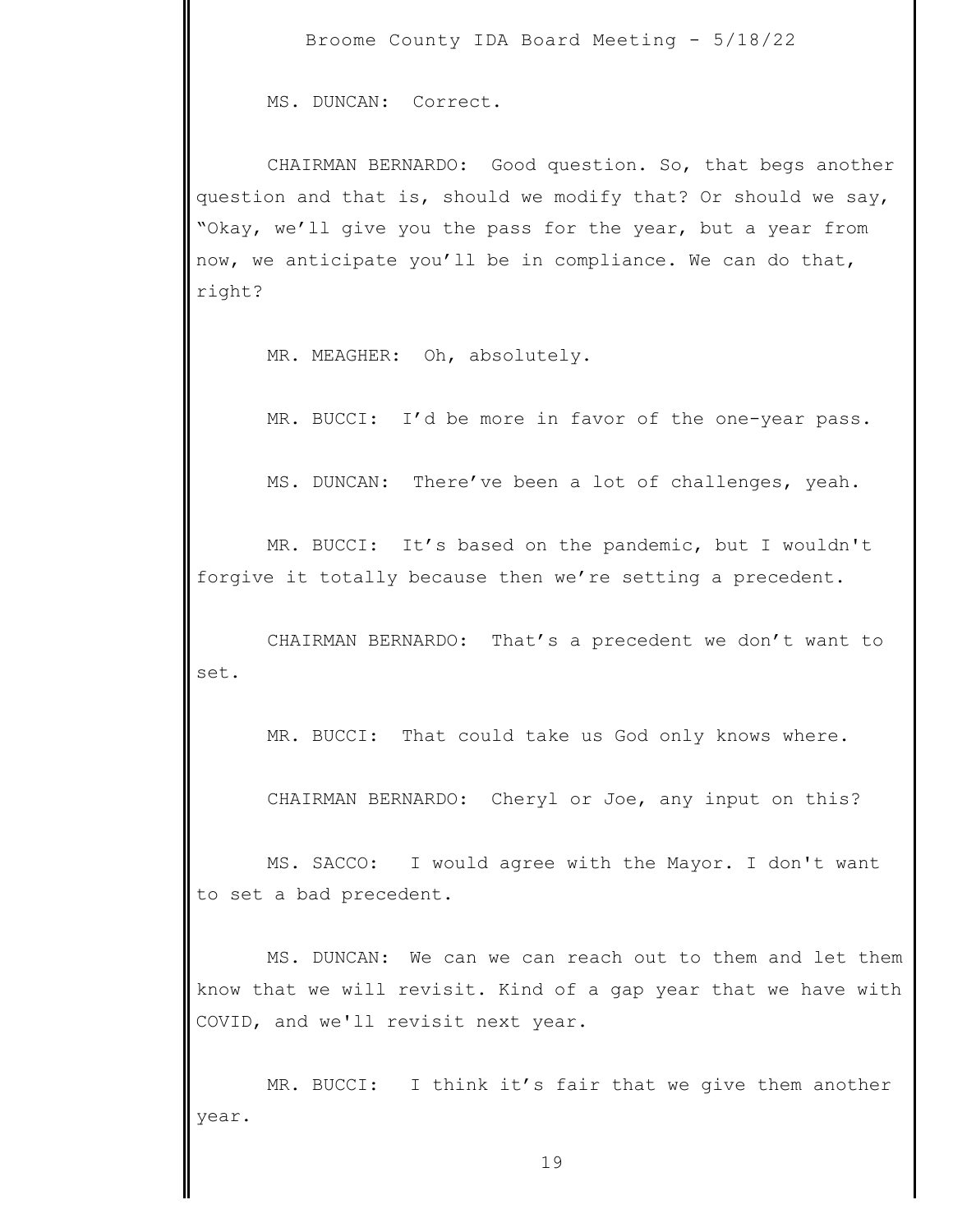MS. DUNCAN: Yeah. And this would still be captured for this year's PARIS, for next year's PARIS, correct? This year's performance? So, we'll let them know. We'll make sure they know now that we'll be revisiting with them.

 CHAIRMAN BERNARDO: Does it have formal action that has to be taken, Joe, or not?

MR. MEAGHER: No.

CHAIRMAN BERNARDO: It's just a procedural thing.

MS. DUNCAN: Just procedural.

 CHAIRMAN BERNARDO: Thank you. Good input. So, if there are no questions or comments on the Loan Activity Reports as presented, moving on to new business. Resolution Authorizing an Exemption of the June 10, 2021, Sales and Use Tax Exemption Agreement Granted to Kashou Enterprises, Inc., Through and Including May 19, 2023, and Authorizing an Increase thereof in the Amount of \$91,440.00 for a Total Sales and Use Tax Exemption not to exceed \$331,440.00. Stacey?

 MS. DUNCAN: Yes. So, as mentioned in my earlier remarks, we were able to close our PILOT Agreement and Project Agreement with Kashou Enterprises this previous month, and we're thrilled to see Bob Kashou, who is here today, be able to move forward with the building project at the Greater Binghamton Sports Complex on Airport Road. We all are aware of the unfortunate setback in the project, so not surprisingly it has delayed time and caused some cost increases.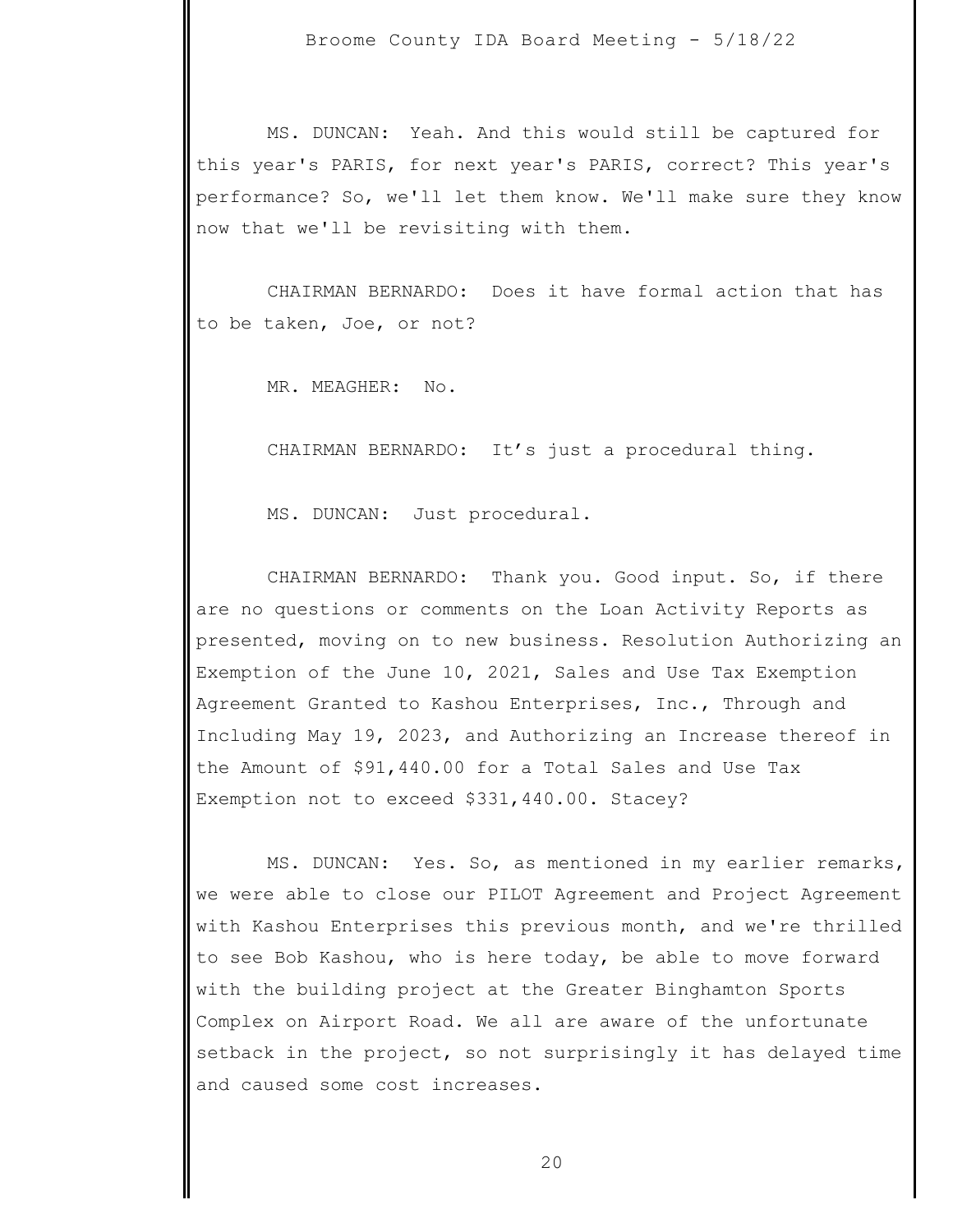Kashou Enterprises is here today to request an additional year on the time of that benefit, so from today to May 19th of 2023. And then also the addition of about \$91,000.00 in new sales tax benefit. You do have an application that outlines the cost increase there. It is under the required amount for public hearings, so today's action would just approve the full benefits as requested.

 CHAIRMAN BERNARDO: Okay, questions for Mr. Kashou, who's with us today? Hi, Bob.

MR. KASHOU: Hi, everybody.

 CHAIRMAN BERNARDO: Okay. Mayor, did this go through Governance?

 MR. BUCCI: It did, so we'll move it forward as a motion to approve.

CHAIRMAN BERNARDO: Is there a second?

MR. CROCKER: Second.

 CHAIRMAN BERNARDO: Thank you, Dan. Any discussion? Let's have a vote. All those in favor say aye.

ALL: Aye.

 CHAIRMAN BERNARDO: Any opposed? Any abstentions? Carried, thank you. Item No. 7, Resolution Authorizing The Agency to Enter into Three (3) Year Term Contract(s) for Architectural, Engineering, Civil and Environmental Services. Stacey?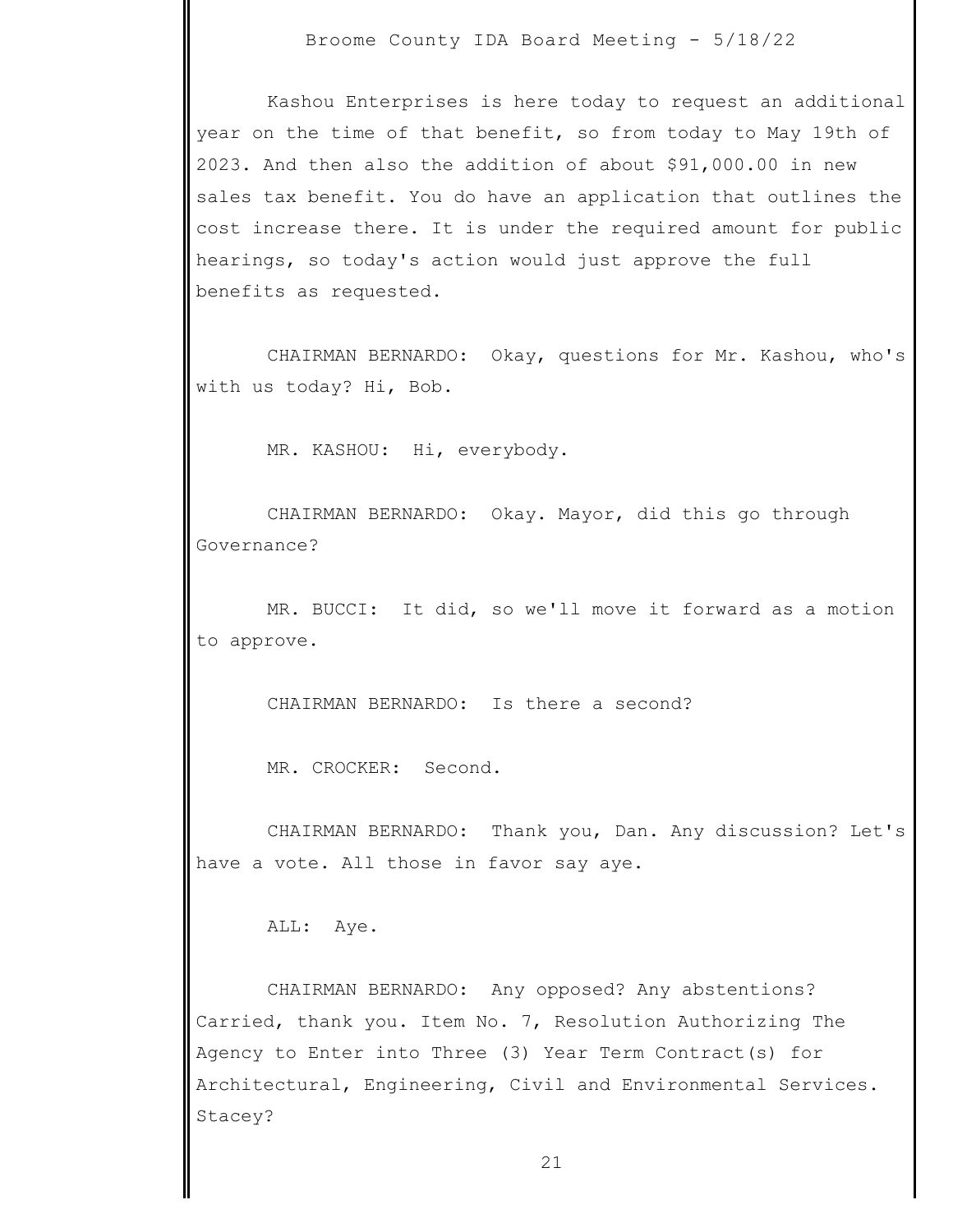MS. DUNCAN: Yeah. So, this was a process we started several years ago, and what it does, the real benefit to us is it enables us to do a blanket RFP for potential contractual relationships with things like architectural engineering, civil engineering, site planning, feasibility studies, etc. We do this every three years. We issued an RFP this year, earlier this year for these services, and we did receive 12 proposals back. And we are recommending, this is higher than we've done previously, but I think for good cause. We recommended six vendors.

 Two of those I would characterize as in the area of planning and feasibility studies, that's Elan Planning out of the Saratoga area, which we do have an existing relationship with on our site inventory analysis, which we are beginning our Phase Two site inventory analysis. The second one is LaBella & Associates. They're a new recommendation. They do similar planning and consulting and economic development studies for us. They have a new location in Broome County now, relatively new, so they are looking to get more involved in the market. They're a great firm. We've known them for a long time.

 And then we have four that we would characterize as architecture and engineering: more classical, Shumaker Engineering in Binghamton; Chianis & Anderson, which is more strictly the architecture side of things; Delta Engineers; and Keystone & Associates. Again, the benefit of pre-approving, if you will, these relationships is we would enter into three-year term contracts. When we do find a project or a specific objective we're trying to accomplish, we can just go to them for quotes, rather than another full RFP process.

 Rich had asked for some information on a previous term. So from 2019 we had had relationships with Delta Engineering, Shumaker Engineering, and CNS Engineering. We had utilized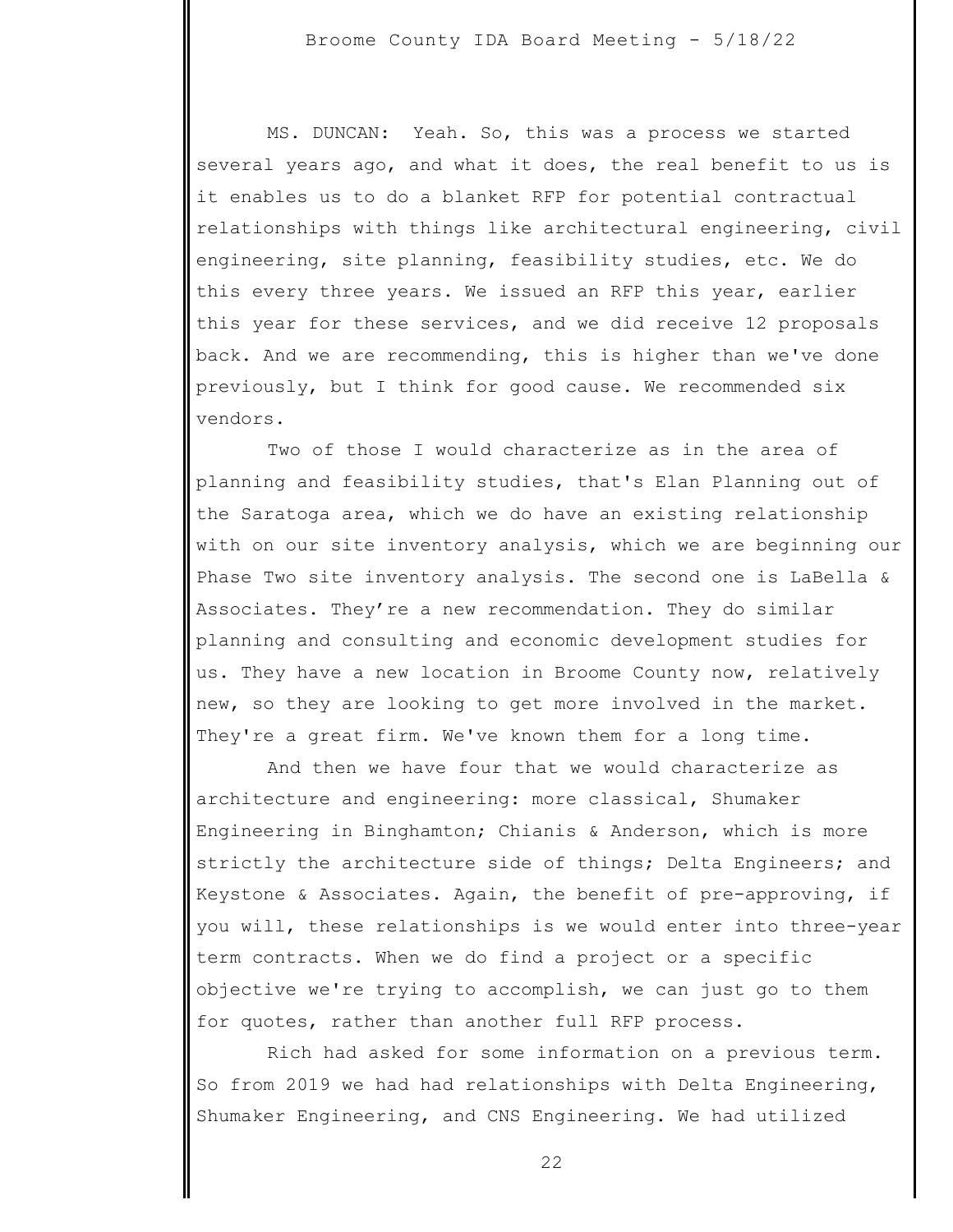Delta for the total of about \$2,400.00 for some structural assessment with the IBM Country Club. We are still working with them as that project continues. Then all of the other relationships we've had have gone through other grants that we've received. The 600 Main Street Feasibility Grant, we issued an RFP on the site inventory analysis, so those have been outside of this relationship.

 But again, this process just, I think, helps us move a little more nimbly moving forward. So, we are recommending today Elan and Shumaker, who are both WBE enterprises here in New York State, LaBella & Associates, Chianis & Anderson Architects, Delta Engineers and Land Surveyors, and Keystone Associates.

 MR. PEDUTO: I have a conflict. Do you want me to leave or sit here quietly?

 MS. DUNCAN: I think he doesn't need to leave, he can just recuse.

 CHAIRMAN BERNARDO: Okay. Thank you. Mayor, did this go through Governance?

 MR. BUCCI: It did, but we didn't have a quorum to move it forward, so we just figured we would bring it to the full Board for consideration.

 CHAIRMAN BERNARDO: Okay. Looking for a motion on this item.

MR. CROCKER: Motion.

CHAIRMAN BERNARDO: Dan. Is there a second?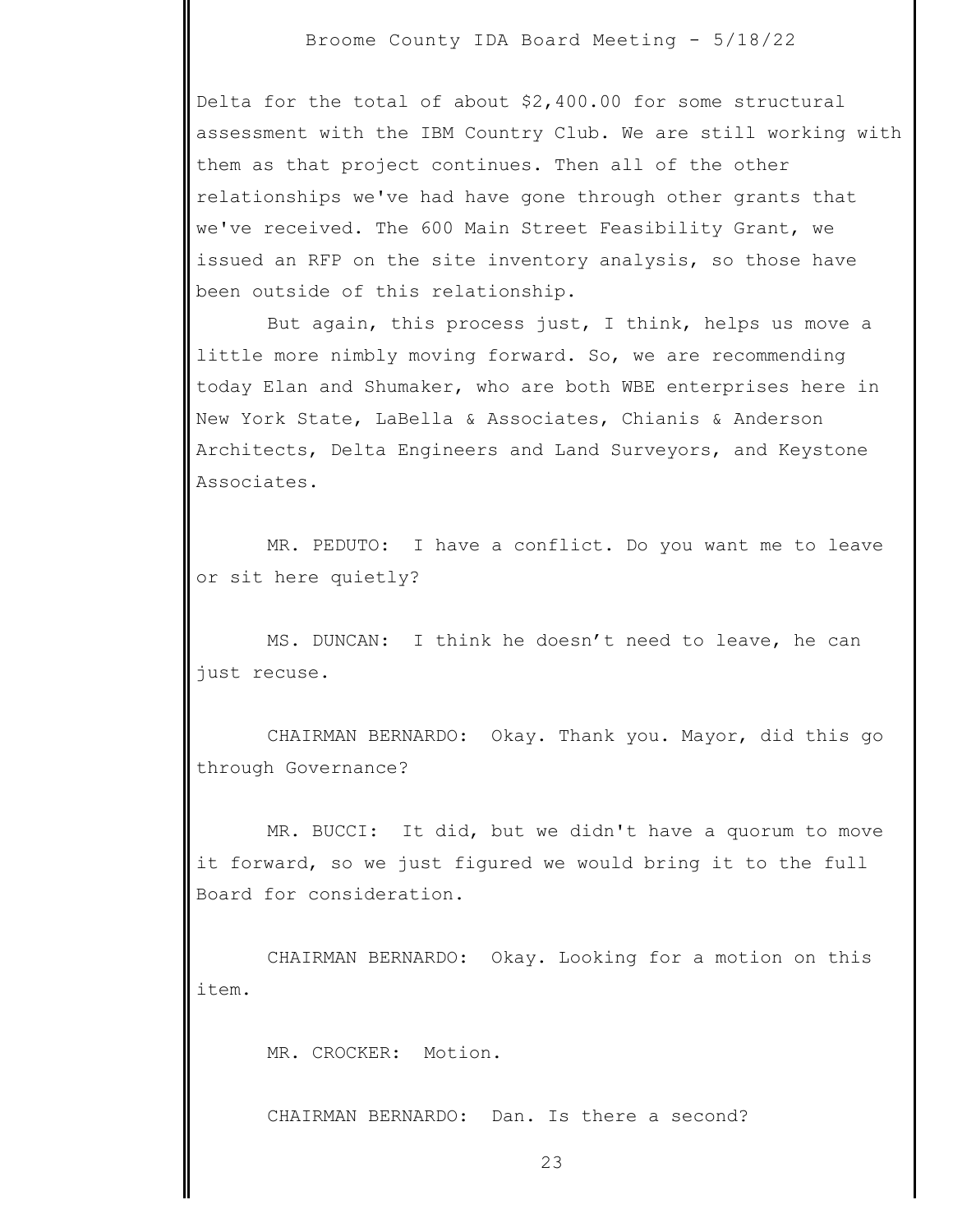MS. SACCO: Second.

 CHAIRMAN BERNARDO: Okay. Cheryl, thank you. Discussion? Questions for Stacey relative to this topic? It's to have the ability to engage any one of these firms and seek obviously quotes at the time.

 MS. DUNCAN: Yes. Sure. That's typically at \$5,000.00 or above, so it's a practice.

 MR. BUCCI: Yeah, I think this is important, I guess, to note again, which Stacey stressed, is if it is above \$5,000.00 she puts out an RFP – a Request for Quote,  $I'm$  sorry – which I think is important for everybody to understand.

 CHAIRMAN BERNARDO: What you're saying is they're qualified in your opinion and you would like to do business with them, it just comes down to the economics of it?

MS. DUNCAN: Yeah.

 CHAIRMAN BERNARDO: Okay, with that said, let's have a vote. All those in favor say aye.

ALL EXCEPT MR. PEDUTO: Aye.

 CHAIRMAN BERNARDO: Any opposed? And one abstention, Jim. Thank you. Item No. 8, Resolution to Approve a Proposal from Sentry Alarms Providing for the Installation of Four Exterior Cameras, Two Interior Cameras, and Two Glass Break Detectors to the Existing Security System. Stacey?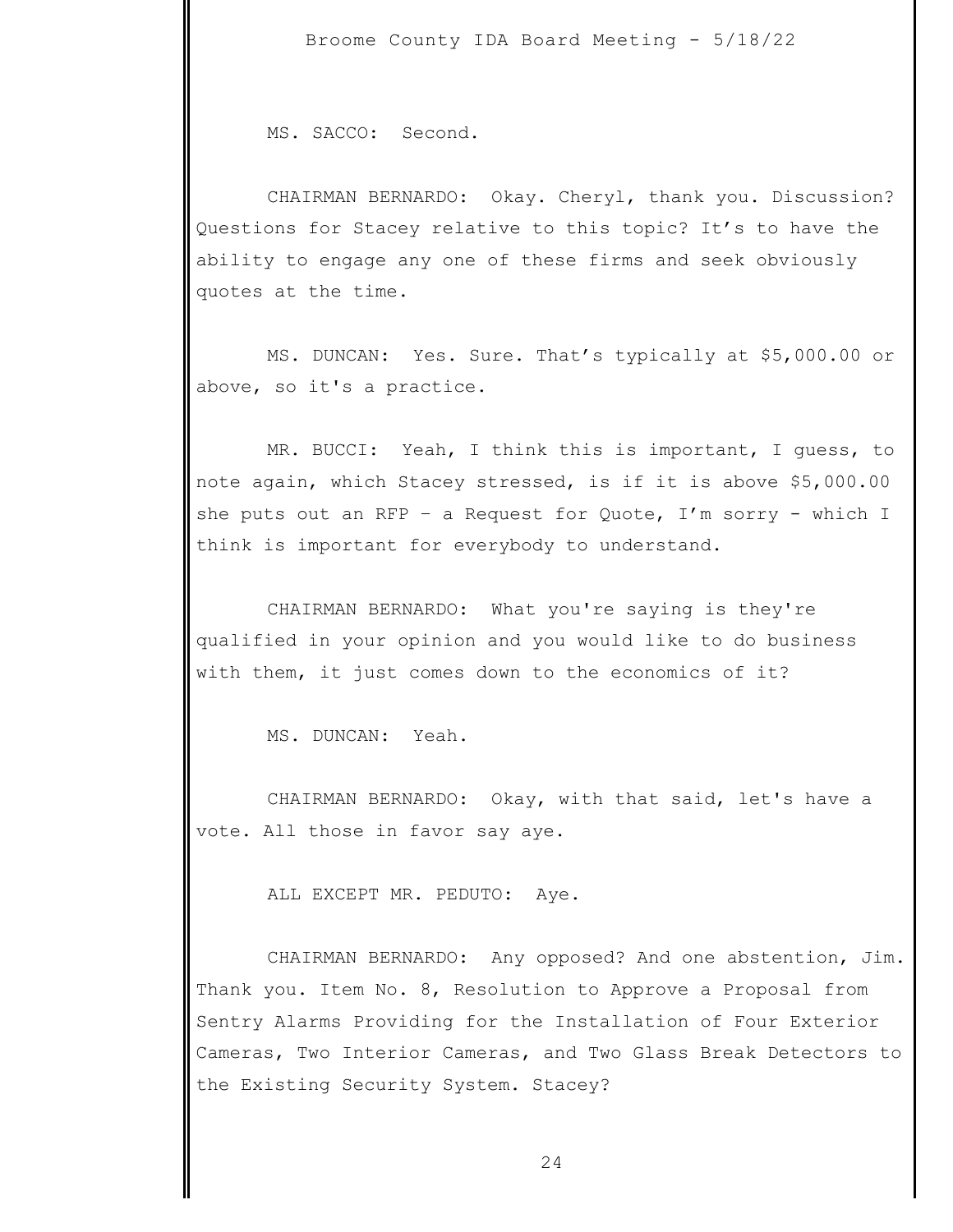MS. DUNCAN: Yes. This actually came as a result of an incident we had here at the building which I informed the Board about a few months back. We did have an attempted break in. I assume it was an attempted break in. The glass at the Visions Federal Credit Union, part of our building, was shattered. We did provide video camera to Sentry Alarms and relevant law enforcement was involved. Thankfully, I think because it was the double-pane, they were not able to penetrate the entire building and get in, but certainly it was a moment for us to revisit, what do our security systems look like?

 We discovered what we felt was somewhat of a deficiency in the appropriate amount of cameras and security equipment for the size of our building given the multi-tenant nature of the building. Part of that was because I think when we built the building, we had an understanding with SUNY Broome Community College that we were sort of covered under their security force, if you will, but we are not. I asked Natalie to sit down with Security at the college. We learned we were not covered in that way that we initially thought.

 So what you have here, we did seek some additional information from Sentry, and we're recommending just additional security for the building. There's often times there's only a few people in the building. We just want to maintain security for all of our tenants and employees. So, you see that the quote here is provided. The cost does include the cost for prevailing wage, which we are required to pay.

CHAIRMAN BERNARDO: Is there a motion on this item?

MR. MIRABITO: Motion.

CHAIRMAN BERNARDO: Is there a second?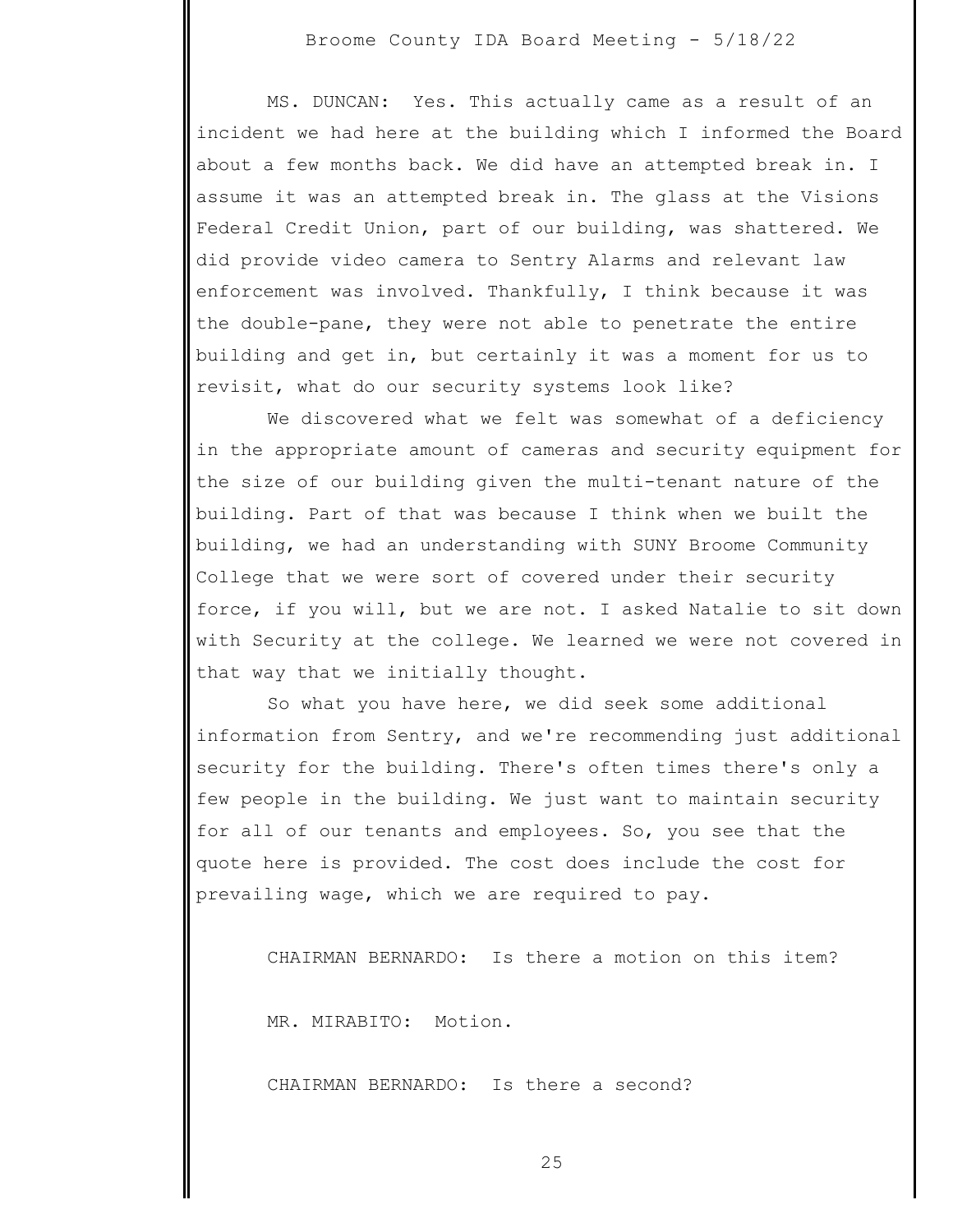MR. PEDUTO: Second.

 CHAIRMAN BERNARDO: Any discussion? Let's have a vote. All those in favor say aye.

ALL: Aye.

 CHAIRMAN BERNARDO: Any opposed? Any abstentions? Thank you. Motion carried. Item No. 9, Discussion Regarding an Amendment to the Open Meetings Law. Okay, so we all read the stuff that Natalie sent us relative to participating in person versus from afar, so I'm going to just skip you and turn it over to the Mayor. What did the Governance Committee think, regardless of whether you had a quorum or not?

 MR. BUCCI: Well, what we essentially recommended was that the key word in here was "extraordinary circumstances" that you could have this bifurcated meeting, and so we just asked Stacey and the staff to make suggestions what might be considered extraordinary and bring it back to us for a vote.

CHAIRMAN BERNARDO: Like I have COVID as an example.

 MR. BUCCI: Like someone being sick, yeah. So, we said rather than trying to brainstorm all the possibilities, we felt we'd through it back to them and they can make a recommendation what's extraordinary or not.

CHAIRMAN BERNARDO: It makes perfect sense.

 MS. DUNCAN: So, we will have that prior to the June meeting because right now everything is being extended for open meetings month to month. There's still an extension of this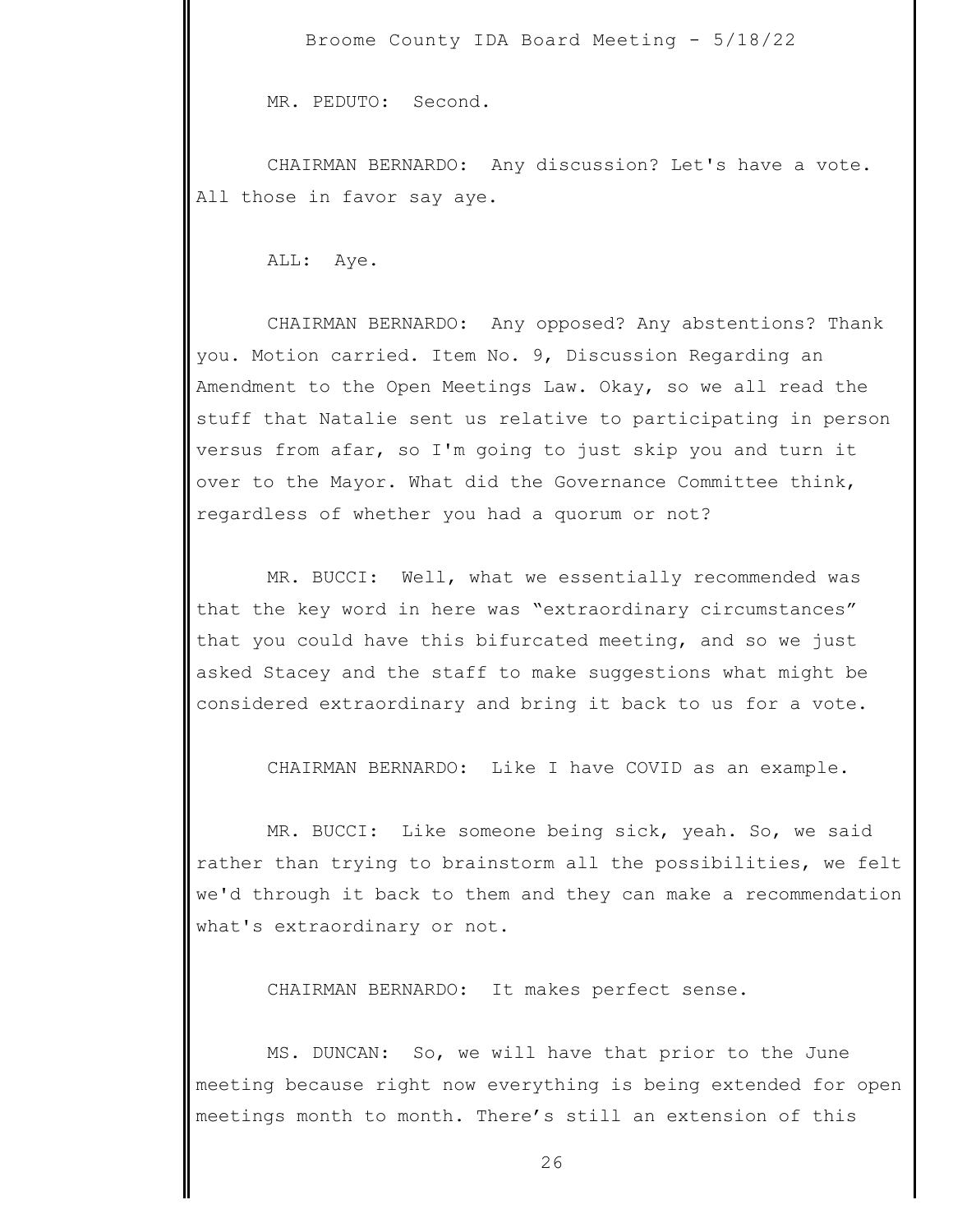emergency order, but we know that's potentially expiring, so we'll plan for this for June.

MR. BUCCI: So, June is still under the current order?

MS. DUNCAN: We will know, when does she usually…

MR. BUCCI: We don't know? So, right now it is.

 MS. SACCO: I think it's the middle of June, I think it's the middle of June it ends.

 MS. DUNCAN: Middle of June, so we're either covered by a day or not covered by a day. It's always right in the middle of the month.

 CHAIRMAN BERNARDO: Is vacation one of those extraordinary?

MR. BUCCI: Family emergencies are, family issues.

MR. PEDUTO: And being sick is, with no note.

CHAIRMAN BERNARDO: So, the ball is back in your court.

MS. DUNCAN: We'll provide a recommendation for June.

CHAIRMAN BERNARDO: Well done, Governance.

MR. BUCCI: We know how to punt.

 MS. DUNCAN: I do not have any items for Executive Session, but if I may, it's not necessarily old business, but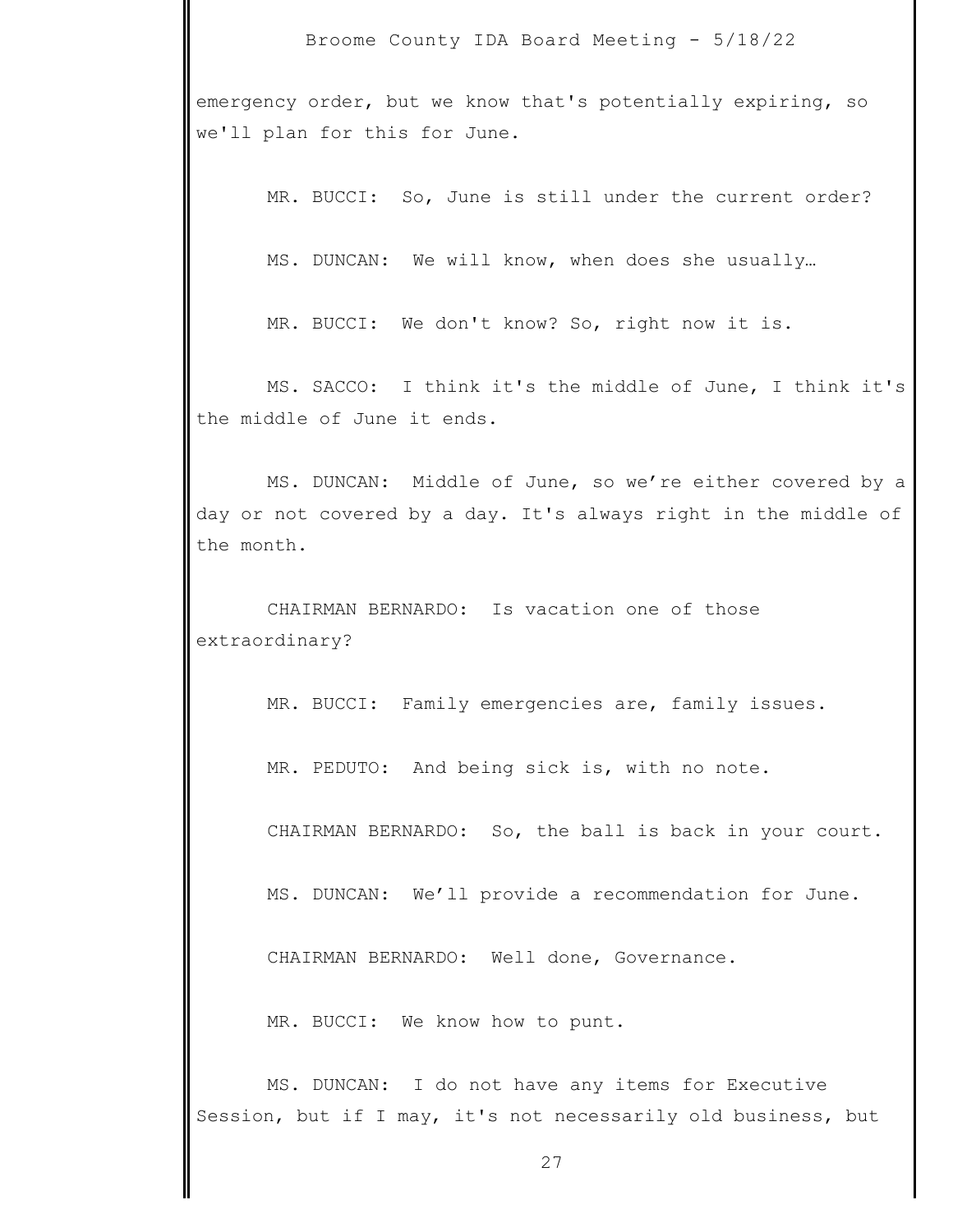while he's on our virtual call, I want to just kind of give a shout out to Joe Mirabito and thank him. I am a member of the Conrad and Virginia Klee Foundation Board, and I just want to thank Joe for his support. Given the significant increase in the cost of fuel for organizations, we know we have a lot of nonprofits in our community that rely a lot on reaching clients where they are. That requires a lot of cost for transportation.

 So, the Klee Foundation decided to venture into micro grants for those nonprofits who are struggling to maintain their service with increasing costs. And not surprisingly, we approached Mirabito, and they not only supported but enhanced the total dollar amount for these grants for nonprofits. Thank you, Joe and Mirabito, for being a tremendous community partner.

CHAIRMAN BERNARDO: Thanks, Joe.

 MS. DUNCAN: It's tough if you rely a lot on your cars to get to your clients, so we appreciate that. That's all I have.

 CHAIRMAN BERNARDO: Thank you, Joe, as always. Any old business? Looking for a motion to adjourn.

 [The meeting was adjourned on a motion by Mr. Crocker, seconded by Mr. Mirabito, at 12:42PM.]

 [Attendees: John Bernardo, Rich Bucci, Jim Peduto, Cheryl Sacco, Dan Crocker, Joe Mirabito, Stacey Duncan, Natalie Abbadessa, Carrie Hornbeck, Brendan O'Bryan, Theresa Ryan, Amy Williamson, Joe Meagher, Bob Kashou, Mike Tanzini, Linda Jackson]

## C E R T I F I C A T E